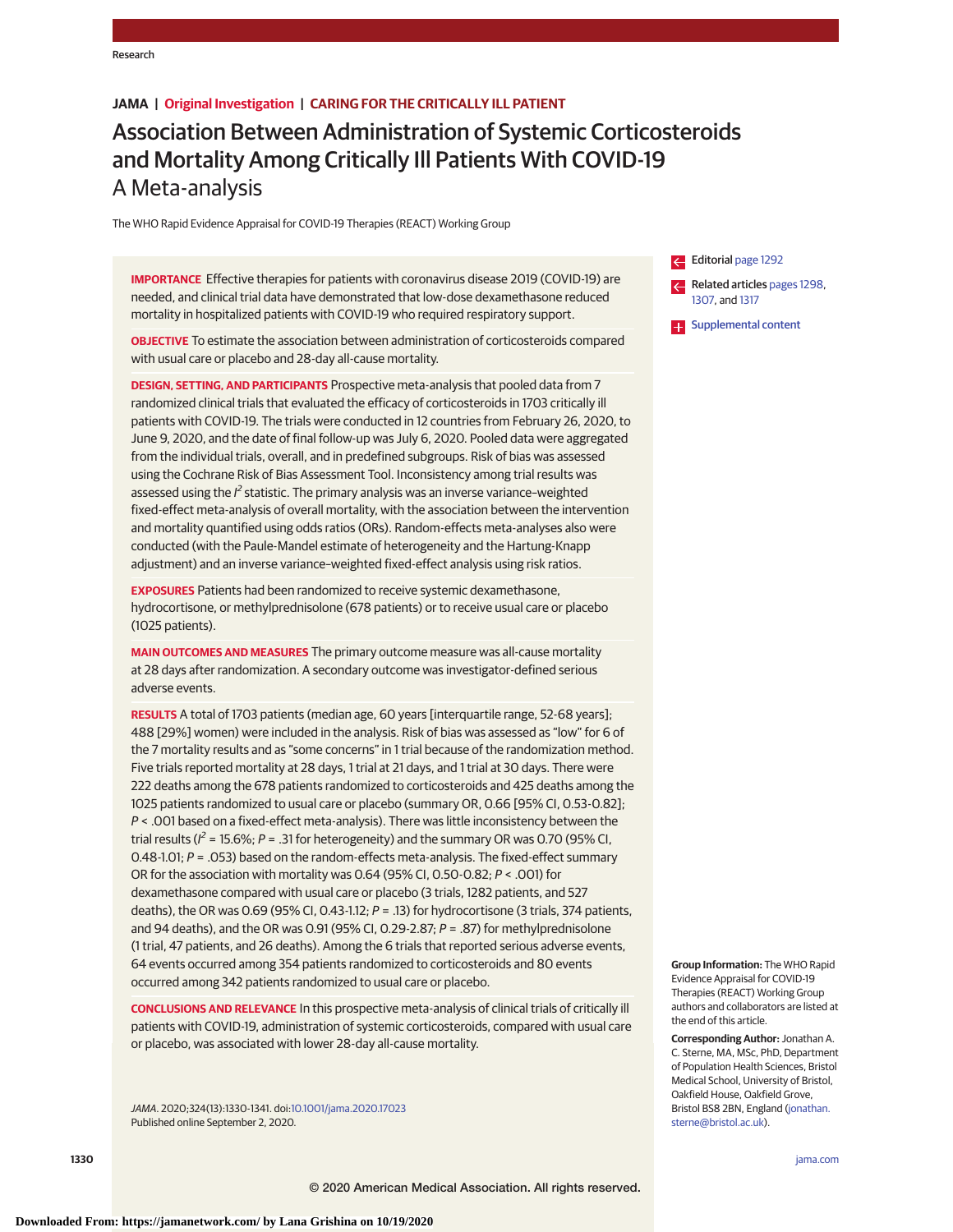he role of corticosteroids in treating severe infections<br>has been an enduring controversy.<sup>1-3</sup> During the coro-<br>navirus disease 2019 (COVID-19) pandemic, rigorous<br>data on the officer veforticosteroids have been limited <sup>4</sup> has been an enduring controversy. $1-3$  During the corodata on the efficacy of corticosteroids have been limited.<sup>4,5</sup>The pandemic has been a potent stimulus for clinical research addressing this controversy.

As of July 24, 2020, 55 studies of corticosteroids for the treatment of COVID-19 have been registered on ClinicalTrials.gov. Recognizing the urgency of generating reliable data on the efficacy of corticosteroids to guide clinicalmanagement, the Clinical Characterization and Management Working Group of the World Health Organization (WHO) developed a protocol for a prospective meta-analysis<sup>6</sup> of ongoing randomized clinical trials.

While this initiative was in development, the UK-based Randomized Evaluation of COVID-19 Therapy (RECOVERY) trial reported its findings from 6425 patients randomized to 6mg/d of dexamethasone or usual care. Overall, dexamethasone resulted in an absolute reduction in mortality of 2.8% (22.9% vs 25.7% for usual care; age-adjusted rate ratio, 0.83 [95% CI, 0.75- 0.93]). The benefit was greatest for patients who were receiving invasive mechanical ventilation at the time of randomization with mortality of 29.3% for dexamethasone vs 41.4% for usual care (rate ratio,  $0.64$  [95% CI, 0.51-0.81]).<sup>7</sup> The signal seen in this trial led most ongoing trials of corticosteroids to suspend recruitment.

The objective of this prospective meta-analysis of randomized trials was to estimate the association between administration of corticosteroids, compared with usual care or placebo, and 28-day all-cause mortality in hospitalized, critically ill patients with suspected or confirmed COVID-19.

## Methods

## Identification of Trials

Trials were identified through a comprehensive systematic search of ClinicalTrials.gov, the Chinese Clinical Trial Registry, and the EU Clinical Trials Register, from December 31, 2019, to April 6, 2020. All recruiting clinical trials related to COVID-19 that examined the therapeutic efficacy of corticosteroids were identified.

The search terms used to identify studies for the metaanalysis were *COVID-19*, *corticosteroids*, and *steroids*. Thirteen clinical trials were identified using these search terms. Three additional records not identified in the registries were identified through experts from the WHO Rapid Evidence Appraisal for COVID-19 Therapies (REACT) Working Group. Three staff members at the  $W<sub>2</sub>O$  Group conducted the initial search, the results of which were presented to the protocol writing group. The protocol writing group determined by consensus whether trials met the inclusion criteria.

#### Development of Prospective Meta-analysis

Senior investigators of all trials identified as potentially eligible were asked to participate in weekly calls starting on May 14, 2020, during which plans for the prospective metaanalysis and drafts of the protocol were developed and reviewed. The protocol was registered and made publicly avail**Key Points**

**Question** Is administration of systemic corticosteroids associated with reduced 28-day mortality in critically ill patients with coronavirus disease 2019 (COVID-19)?

**Findings** In this prospective meta-analysis of 7 randomized trials that included 1703 patients of whom 647 died, 28-day all-cause mortality was lower among patients who received corticosteroids compared with those who received usual care or placebo (summary odds ratio, 0.66).

**Meaning** Administration of systemic corticosteroids, compared with usual care or placebo, was associated with lower 28-day all-cause mortality in critically ill patients with COVID-19.

able on the PROSPERO database [\(CRD42020197242\)](https://www.crd.york.ac.uk/prospero/display_record.php?RecordID=197242) on July 6, 2020, and has been published.<sup>8</sup>

Based on information from the published protocols and prior communications with trial investigators, the trials that had randomly assigned critically ill patients to a group in whom corticosteroids were administered and to a group in whom corticosteroids were not administered were invited by the WHO chief scientist on behalf of the Clinical Characterization and Management Working Group of the WHO to participate in the prospective meta-analysis. The protocol for the prospective meta-analysis stipulated that no additional trials would be included after outcome data were shared, but that if results from further eligible trials became available before the results of the prospective meta-analysis were published, additional metaanalyses including these results would be conducted and reported. Additional potentially eligible trials were identified through contact with experts and when published in peerreviewed journals.

All trials secured institutional review board approval, but approval was not required for the secondary data analysis reported here. Informed consent for participation in each trialwas obtained and was consistent with local institutional review board requirements. There were minor variations in the definitions of critically ill used to specify each trial's eligibility criteria (Table 1).<sup>9</sup> The RECOVERY trial recruited both critically ill and non–critically ill hospitalized patients. Because it was not possible to distinguish whether patients had been critically ill but not receiving invasive mechanical ventilation at the time of randomization, data were requested only for the patients in the RECOVERY trial who received invasive mechanical ventilation. Data were pooled from patients recruited to the participating trials through June 9, 2020, because patient management after that date was likely to be affected by the release of results of the RECOVERY trial on June 16, 2020.

#### **Outcomes**

The primary outcome was all-cause mortality up to 30 days after randomization and was determined before any outcome data were available from any of the studies. Shortertermmortality (eg, 21 days) was acceptable if longer-termmortality was not available. Five trials reportedmortality at 28 days after randomization; therefore, the primary outcome is reported as 28-day all-cause mortality. The Community-Acquired Pneumonia: Evaluation of Corticosteroids in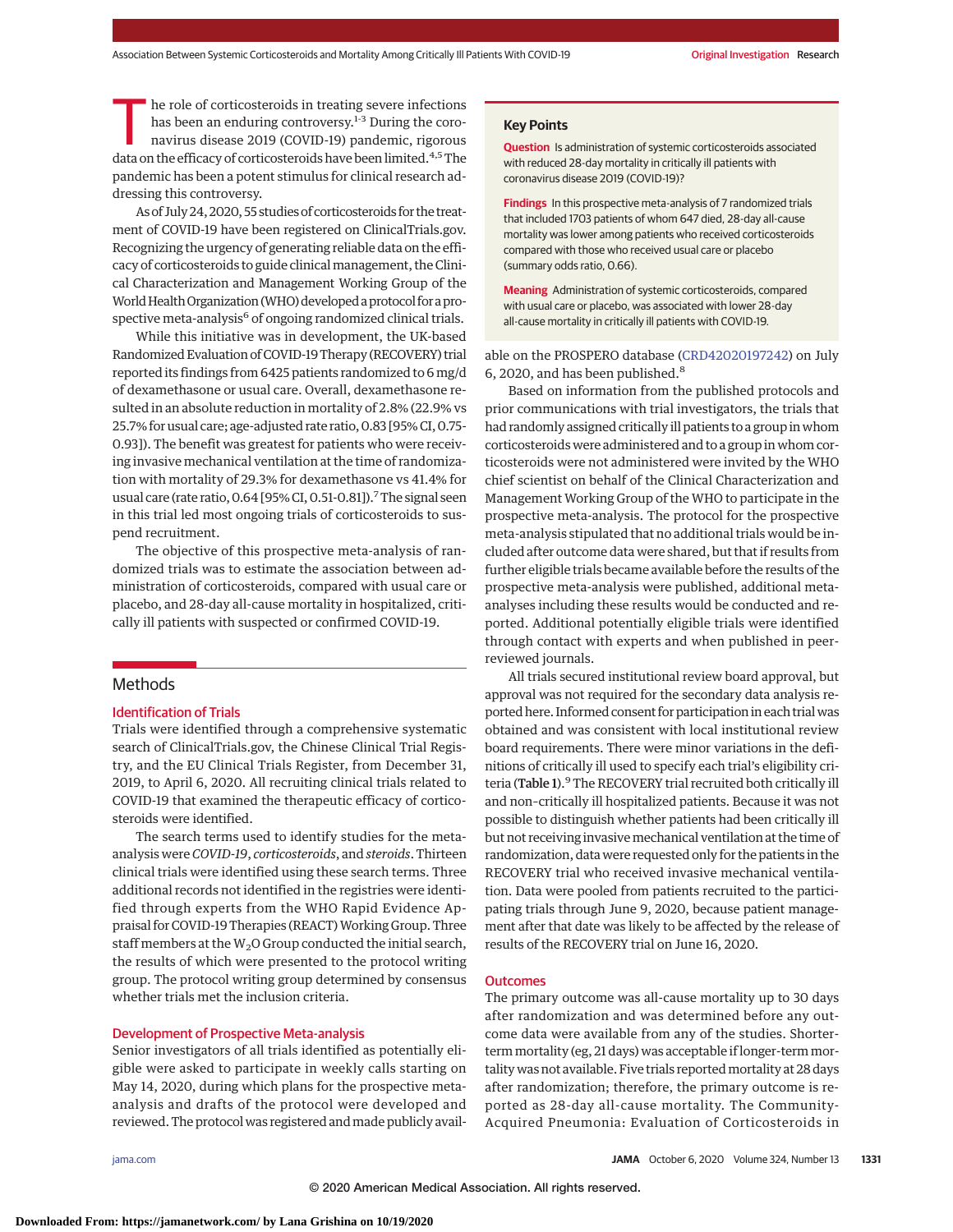| Table 1. Characteristics of Included Trials |                                                                                                                                                                                                                                                                                                                                                                                                                                                                                                                                                                                                                                                                                                                                                                                                                                                                              |                                                                                                                                                                                                                 |                                                                                                                                                                       |                                                                                                                                                                                           |                                                                                                                                                                   |                                                                                                                                                                                                                                                                                                         |                                                                                                                                                                                                 |
|---------------------------------------------|------------------------------------------------------------------------------------------------------------------------------------------------------------------------------------------------------------------------------------------------------------------------------------------------------------------------------------------------------------------------------------------------------------------------------------------------------------------------------------------------------------------------------------------------------------------------------------------------------------------------------------------------------------------------------------------------------------------------------------------------------------------------------------------------------------------------------------------------------------------------------|-----------------------------------------------------------------------------------------------------------------------------------------------------------------------------------------------------------------|-----------------------------------------------------------------------------------------------------------------------------------------------------------------------|-------------------------------------------------------------------------------------------------------------------------------------------------------------------------------------------|-------------------------------------------------------------------------------------------------------------------------------------------------------------------|---------------------------------------------------------------------------------------------------------------------------------------------------------------------------------------------------------------------------------------------------------------------------------------------------------|-------------------------------------------------------------------------------------------------------------------------------------------------------------------------------------------------|
|                                             | DEXA-COVID 19                                                                                                                                                                                                                                                                                                                                                                                                                                                                                                                                                                                                                                                                                                                                                                                                                                                                | CoDEX                                                                                                                                                                                                           | RECOVERY                                                                                                                                                              | CAPE COVID                                                                                                                                                                                | COVID STEROID                                                                                                                                                     | REMAP-CAP                                                                                                                                                                                                                                                                                               | Steroids-SARI <sup>a</sup>                                                                                                                                                                      |
| ClinicalTrials.gov<br>identifier            | NCT04325061                                                                                                                                                                                                                                                                                                                                                                                                                                                                                                                                                                                                                                                                                                                                                                                                                                                                  | NCT04327401                                                                                                                                                                                                     | NCT04381936                                                                                                                                                           | NCT02517489                                                                                                                                                                               | NCT04348305                                                                                                                                                       | NCT02735707                                                                                                                                                                                                                                                                                             | NCT04244591                                                                                                                                                                                     |
| Planned sample size                         | 200                                                                                                                                                                                                                                                                                                                                                                                                                                                                                                                                                                                                                                                                                                                                                                                                                                                                          | 350                                                                                                                                                                                                             | $\frac{4}{2}$                                                                                                                                                         | 290                                                                                                                                                                                       | 1000                                                                                                                                                              | NA <sup>b</sup>                                                                                                                                                                                                                                                                                         | 80                                                                                                                                                                                              |
| Eligibility criteria                        | • Mechanical ventilation<br>• Confirmed COVID-19<br>· Moderate to severe<br>ARDS per Berlin<br>criteria <sup>9</sup><br>• Intubation                                                                                                                                                                                                                                                                                                                                                                                                                                                                                                                                                                                                                                                                                                                                         | • Mechanical ventilation<br>· Probable or confirmed<br>before randomization<br>$\,$ $\,$<br>· Moderate to severe<br>• Onset of ARDS <48<br>ARDS per Berlin<br>criteria <sup>9</sup><br>• Intubation<br>COVID-19 | Suspected or confirmed<br>Criteria <sup>c</sup> used for this<br>meta-analysis:<br>Intubation<br><b>COVID-19</b>                                                      | confirmed COVID-19<br>Oxygen $(26 L/min)$<br>Admitted to ICU or<br>intermediate care<br>• Minimal severity<br>· Probable or<br>unit<br>$\bullet$<br>$\bullet$                             | $\bullet$ Oxygen (210 L/min)<br>$\bullet$ Confirmed COVID-19                                                                                                      | high-flow nasal oxygen with<br>Admitted to ICU receiving<br>$F10_2 \ge 0.4$ at $\ge 30$ L/min,<br>noninvasive or invasive<br>ventilatory support, or<br>receiving vasopressors<br>Probable or confirmed<br>COVID-19<br>$\bullet$                                                                        | • Admitted to ICU with Pao <sub>2</sub> : $F102$<br>pressure ventilation (invasive<br>or noninvasive) or high-flow<br><200 mm Hg on positive<br>nasal canulae >45 L/min<br>• Confirmed COVID-19 |
| Corticosteroid                              |                                                                                                                                                                                                                                                                                                                                                                                                                                                                                                                                                                                                                                                                                                                                                                                                                                                                              |                                                                                                                                                                                                                 |                                                                                                                                                                       |                                                                                                                                                                                           |                                                                                                                                                                   |                                                                                                                                                                                                                                                                                                         |                                                                                                                                                                                                 |
| Drug name                                   | Dexamethasone                                                                                                                                                                                                                                                                                                                                                                                                                                                                                                                                                                                                                                                                                                                                                                                                                                                                | Dexamethasone                                                                                                                                                                                                   | Dexamethasone                                                                                                                                                         | Hydrocortisone                                                                                                                                                                            | Hydrocortisone                                                                                                                                                    | Hydrocortisone                                                                                                                                                                                                                                                                                          | Methylprednisolone                                                                                                                                                                              |
| administration<br>Dosage and                | 5 d and<br>Δ<br>$intravenously \times 5$<br>intravenously ×<br>then 10 mg/d<br>$20$ mg/d                                                                                                                                                                                                                                                                                                                                                                                                                                                                                                                                                                                                                                                                                                                                                                                     | and<br>intravenously × 5 d<br>P<br>5<br>intravenously ×<br>then 10 mg/d<br>$20$ mg/d                                                                                                                            | 6 mg/d orally or<br>intravenously                                                                                                                                     | ರ<br>or 4 d; 50 mg/d $\times$ 2 d<br>$7$ d; $100$ mg/d $\times$ 2 d<br>infusion $\times$ 8 d or 14<br>$(200 \text{ mg/d} \times 4 \text{ d or}$<br>intravenous<br>Continuous<br>or $3$ d) | (continuous or bolus<br>intravenously × 7 d<br>dosing every 6 h)<br>$200$ mg/d                                                                                    | 50 mg intravenously every 6<br>h × 7 d <sup>d</sup>                                                                                                                                                                                                                                                     | 40 mg intravenously every 12<br>h × 5 d                                                                                                                                                         |
| Dose classification                         | -<br>High                                                                                                                                                                                                                                                                                                                                                                                                                                                                                                                                                                                                                                                                                                                                                                                                                                                                    | High                                                                                                                                                                                                            | Mo7                                                                                                                                                                   | Low                                                                                                                                                                                       | Low                                                                                                                                                               | Low                                                                                                                                                                                                                                                                                                     | Figh                                                                                                                                                                                            |
| Control intervention                        | Usual care                                                                                                                                                                                                                                                                                                                                                                                                                                                                                                                                                                                                                                                                                                                                                                                                                                                                   | Usual care                                                                                                                                                                                                      | Usual care                                                                                                                                                            | Placebo                                                                                                                                                                                   | Placebo                                                                                                                                                           | Usual care                                                                                                                                                                                                                                                                                              | Usual care                                                                                                                                                                                      |
| Primary outcome                             | 60-d mortality                                                                                                                                                                                                                                                                                                                                                                                                                                                                                                                                                                                                                                                                                                                                                                                                                                                               | Ventilator-free days                                                                                                                                                                                            | 28-d mortality                                                                                                                                                        | 21-d treatment failure<br>mechanical ventilation<br>or high-flow oxygen<br>(death or persistent<br>requirement for<br>therapy)                                                            | Days alive without life<br>support at 28 d                                                                                                                        | Composite of hospital mortality<br>and ICU organ support-free<br>days to 21 d                                                                                                                                                                                                                           | Lower lung injury score at 7 d<br>and 14 d                                                                                                                                                      |
| Mortality outcome, d                        | 28                                                                                                                                                                                                                                                                                                                                                                                                                                                                                                                                                                                                                                                                                                                                                                                                                                                                           | 28                                                                                                                                                                                                              | 28                                                                                                                                                                    | 21                                                                                                                                                                                        | 28                                                                                                                                                                | 28                                                                                                                                                                                                                                                                                                      | 30                                                                                                                                                                                              |
| Serious adverse event<br>definitions        | • Secondary infections of<br>pneumonia, sepsis, or<br>Pulmonary embolism<br>other similar<br>$\bullet$                                                                                                                                                                                                                                                                                                                                                                                                                                                                                                                                                                                                                                                                                                                                                                       | · Insulinuse<br>· Infections<br>• Mortality                                                                                                                                                                     | · Cause-specific mortality<br>believed to be related to<br>· Cardiac arrhythmia<br>study treatment<br>Other that were<br>(in a subset)<br>• Ventilation<br>· Dialysis | Excluded some listed<br>patient's disease or<br>Excluded expected<br>adverse events<br>related to the<br>comorbidity<br>in protocol<br>$\bullet$ Any<br>$\bullet$                         | . New episodes of septic<br>Clinically important<br>shock (Sepsis-3<br>gastrointestinal<br>• Invasive fungal<br>Anaphylaxis<br>infection<br>bleeding<br>criteria) | because of study participation<br>guidelines (events not already<br>· Per ICH good clinical practice<br>captured as a trial end point;<br>reasonably have occurred<br>• When the event may<br>eg, mortality)                                                                                            | · Secondary bacterial infections<br>· Gastrointestinal bleeding<br>· Severe hyperglycemia<br>requiring transfusion<br>Acquired weakness<br>Barotrauma                                           |
| Location                                    | Spain                                                                                                                                                                                                                                                                                                                                                                                                                                                                                                                                                                                                                                                                                                                                                                                                                                                                        | <b>Brazil</b>                                                                                                                                                                                                   | š                                                                                                                                                                     | France                                                                                                                                                                                    | Denmark                                                                                                                                                           | Australia, Canada, European<br>Union, New Zealand, UK, US                                                                                                                                                                                                                                               | China                                                                                                                                                                                           |
|                                             | Evaluation of Corticosteroids in Coronavirus Disease; CoDEX, COVID-19 Dexamethasone; COVID-19, coronavirus<br>disease 2019; COVID STEROID, Hydrocortisone for COVID-19 and Severe Hypoxia; DEXA-COVID 19, Efficacy of<br>Abbreviations: ARDS, acute respiratory distress syndrome; CAPE COVID, Community-Acquired Pneumonia:<br>Pneumonia; Sepsis-3, Third International Consensus Definitions for Sepsis and Septic Shock; Steroids-SARI<br>Dexamethasone Treatment for Patients With ARDS Caused by COVID-19; FIO <sub>21</sub> fraction of inspired oxygen;<br>REMAP-CAP, Randomized, Embedded, Multifactorial Adaptive Platform Trial for Community-Acquired<br>ICU, intensive care unit; NA, not applicable; RECOVERY, Randomized Evaluation of COVID-19 Therapy;<br>Glucocorticoid Therapy for COVID-19 Critically III Patients With Severe Acute Respiratory Failure. |                                                                                                                                                                                                                 |                                                                                                                                                                       |                                                                                                                                                                                           | receiving invasive mechanical ventilation at randomization.<br><sup>b</sup> No sample size was specified at the start of the trial.                               | The RECOVERY trial also recruited hospitalized patients with suspected or confirmed COVID-19 who were not<br><sup>d</sup> Too few patients were randomized to the high-dose group to permit separate analyses.<br><sup>a</sup> Trial did not specify whether adverse events were serious or nonserious. |                                                                                                                                                                                                 |

© 2020 American Medical Association. All rights reserved.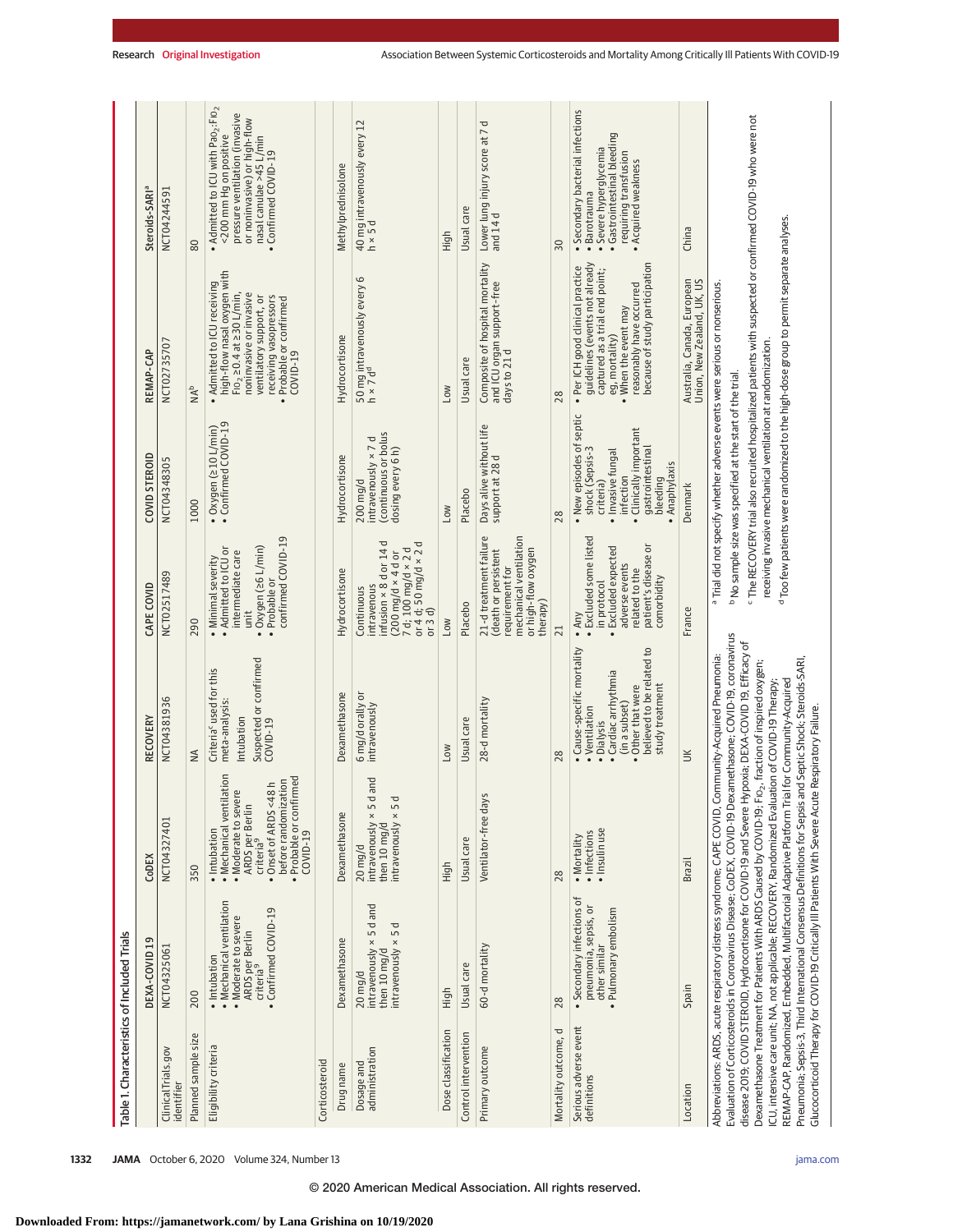Coronavirus Disease (CAPE COVID; [NCT02517489\)](https://clinicaltrials.gov/ct2/show/NCT02517489?id=NCT02517489&draw=2&rank=1) trial10 reported mortality at 21 days and the Glucocorticoid Therapy for COVID-19 Critically Ill Patients With Severe Acute Respira-tory Failure (Steroids-SARI; [NCT04244591\)](https://clinicaltrials.gov/ct2/show/NCT04244591?id=NCT04244591&draw=2&rank=1) trial reported mortality at 30 days.

The secondary outcome was serious adverse events. Details of the definitions and measurement of serious adverse events were collected in advance of the trials sharing outcome data.

### Data Aggregation

Before sharing outcome data, trial investigators provided summary information on the characteristics of patients at the time of randomization and the numbers of patients lost to follow-up together with the age of each participant; these data were used to calculate themedian age across trials. Trial investigators then provided summary tables showing the numbers of participants who did and did not experience each outcome according to intervention group, overall, and in the following patient subgroups based on status at randomization: (1) whether patients were receiving invasive mechanical ventilation, (2) whether patients were receiving vasoactive medication, (3) whether patients were aged 60 years or younger or were older than 60 years (the median across trials), (4) sex (male or female), and (5) whether patients had been symptomatic for 7 days or less or for more than 7 days. The fifth subgroup was specified post hoc based on results from the RECOVERY trial. All other subgroup analyses were prespecified before any outcome data became available.

#### Risk of Bias Assessment

For each trial, we assessed the risk of bias ("low risk," "some concerns," or "high risk" of bias) in the overall effect of corticosteroids on mortality and serious adverse events using version 2 of the Cochrane Risk of Bias Assessment Tool.<sup>11</sup> We also assessed risk of bias for the effect of assignment to the intervention. Risk of bias assessments were based on the trial protocols and flowcharts following the Consolidated Standards of Reporting Trials together with this information supplied by the investigators of each trial: (1) the methods used to generate the allocation sequence and conceal randomized allocation; (2) whether patients and health professionals were blinded to assigned intervention; (3) the methods used to ensure that patients received their allocated intervention and the extent of deviations from the assigned intervention; and (4) the methods used tomeasuremortality and serious adverse events. Risk of bias assessments were done independently by 4 of the investigators (A.G., J.P.T.H., M.H.M., and J.S.), with disagreements resolved through discussion. We used the Grading of Recommendations Assessment, Development and Evaluation (GRADE)<sup>12</sup> approach to assess the certainty of the evidence that corticosteroids reduce mortality in critically ill patients with COVID-19.

#### Data Analysis

We classified the trials according to the corticosteroid drug used in the intervention group and whether the trial used a low dose or a high dose of corticosteroids based on the following a priori–

defined cutoffs: 15 mg/d of dexamethasone, 400 mg/d of hydrocortisone, and 1 mg/kg/d of methylprednisolone.<sup>13</sup> The primary analysis was an inverse variance–weighted fixed-effect meta-analysis of odds ratios (ORs) for overall mortality, which was repeated after excluding results from the RECOVERY trial. We also conducted random-effects meta-analyses (with the Paule-Mandel estimate of heterogeneity)<sup>14,15</sup> and an inverse variance–weighted fixed-effect analysis using risk ratios. We applied the Hartung-Knapp adjustment<sup>16,17</sup> to account for uncertainty in the estimation of between-study variance in the random-effects meta-analysis. This variance is imprecisely estimated when few studies are included and when some studies are small (both of which are the case with this metaanalysis), leading to 95% CIs that are much wider than for the fixed-effect analysis.

We quantified inconsistency in associations among the trials using the *I <sup>2</sup>* statistic and derived *P* values for heterogeneity using the Cochran Q statistic. We report precise *P* values. The protocol specified that a threshold for statistical significance would not be used. Odds ratios with 95% CIs were plotted for the association between corticosteroids, compared with usual care or placebo, and serious adverse events. Because the definitions of serious adverse events varied among the trials, a meta-analysis of this outcome was not conducted. Participants with missing outcome data were excluded from the analyses.

Evidence for differences in associations between the subgroups was quantified by ratios of ORs comparing associations in the subgroups and the corresponding *P* values for interaction. If the ratio of ORs is equal to 1, the estimated associations in the 2 subgroups are the same. The further the ratio of ORs is from 1, the greater is the difference between the estimated associations in the 2 subgroups. Comparisons between subgroups defined by trial characteristics were made using randomeffectsmeta-regression and interpreted as exploratory because of the small number of trials and the potential for confounding by other characteristics. Comparisons between subgroups defined by patient characteristics were done by estimating the trialspecific ratios of ORs comparing associations between subgroups and then combining these in meta-analyses.18

A hybrid approach was adopted for the analysis relating to critically ill patients who were vs who were not receiving invasive mechanical ventilation at randomization because in some trials all patients were receiving invasive mechanical ventilation. For this analysis, we compared the overall associations among critically ill patients who were and who were not receiving invasive mechanical ventilation at randomization (including patients in the RECOVERY trial who received invasive mechanical ventilation) with the association among patients in the RECOVERY trial who required oxygen with or without noninvasive ventilation but were not receiving invasive mechanical ventilation at randomization.

To obtain illustrative estimates of absolute risks for the overall analysis and for different types of corticosteroids, we assumed a mortality risk without corticosteroids of 40% (approximately, the risk among all patients allocated to usual care or placebo) and applied the meta-analytic OR to obtain a mortality risk with corticosteroids. To obtain illustrative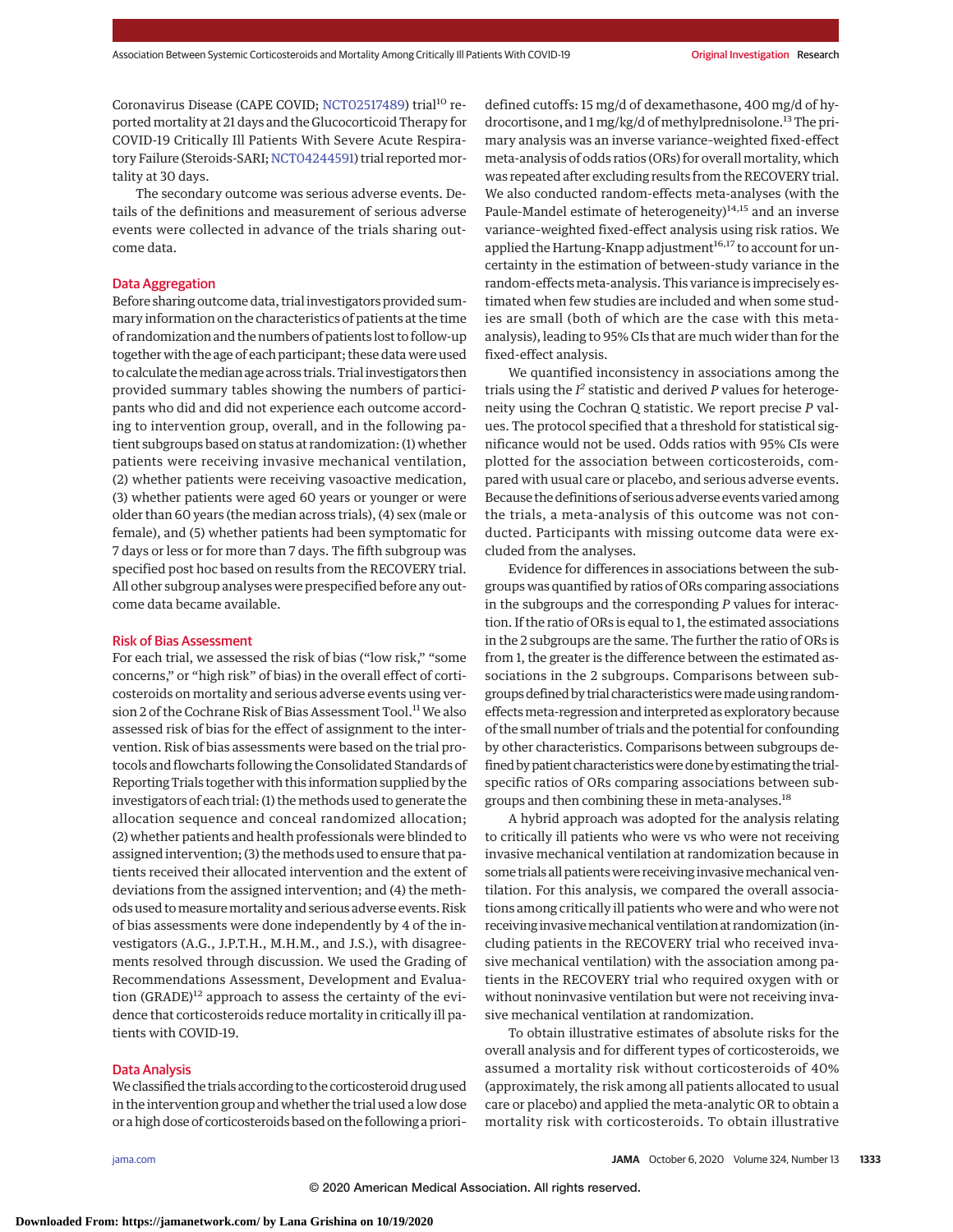

estimates of absolute risks for different patient subgroups, we assumed a mortality risk equal to the observed risk across patients in that subgroup who were randomized to usual care or placebo, and applied the subgroup meta-analytic OR to obtain a mortality risk with corticosteroids in the subgroup.

Because the Randomized, Embedded, Multifactorial Adaptive Platform Trial for Community-Acquired Pneumonia (REMAP-CAP; [NCT02735707\)](https://clinicaltrials.gov/ct2/show/NCT02735707?id=NCT02735707&draw=2&rank=1) trial<sup>19,20</sup> assigned patients to both high-dose and low-dose corticosteroid interventions, we planned to use network meta-analysis to estimate associations between high-dose vs low-dose corticosteroids and mortality. However, too few patients in this trial were randomized to high-dose corticosteroids for such an analysis to be feasible.

All analyses were conducted using Stata statistical software version 16 (StataCorp) and new Stata commands to conduct and graph the results of meta-analyses.

## Results

Sixteen trials that were recruiting critically patients with COVID-19 and had randomized patients to receive corticosteroids vs usual care or placebo were identified (Figure 1). One trial [\(NCT04273321\)](https://clinicaltrials.gov/ct2/show/NCT04273321?id=NCT04273321&draw=2&rank=1) did not respond to requests to participate in the prospective meta-analysis and by May 2020 it had recruited 86 patients. Another trial [\(NCT04344730\)](https://clinicaltrials.gov/ct2/show/NCT04344730?id=NCT04344730&draw=2&rank=1) declined participation because randomization was ongoing and by June 2020 it had recruited 14 patients. Other trials were excluded because their investigators confirmed that they had not recruited any patients [\(ChiCTR2000029656,](http://www.chictr.org.cn/searchprojen.aspx?regno=ChiCTR2000029656&title=&officialname=&subjectid=&secondaryid=&applier=&studyleader=ðicalcommitteesanction=&sponsor=&studyailment=&studyailmentcode=&studytype=0&studystage=0&studydesign=0&minstudyexecutetime=&maxstudyexecutetime=&recruitmentstatus=0&gender=0&agreetosign=&secsponsor=®status=0&country=&province=&city=&institution=&institutionlevel=&measure=&intercode=&sourceofspends=&createyear=0&isuploadrf=&whetherpublic=&btngo=btn&verifycode=&page=1) [ChiCTR2000030481,](http://www.chictr.org.cn/searchprojen.aspx?regno=ChiCTR2000030481&title=&officialname=&subjectid=&secondaryid=&applier=&studyleader=ðicalcommitteesanction=&sponsor=&studyailment=&studyailmentcode=&studytype=0&studystage=0&studydesign=0&minstudyexecutetime=&maxstudyexecutetime=&recruitmentstatus=0&gender=0&agreetosign=&secsponsor=®status=0&country=&province=&city=&institution=&institutionlevel=&measure=&intercode=&sourceofspends=&createyear=0&isuploadrf=&whetherpublic=&btngo=btn&verifycode=&page=1) and 2020-002191-12 [no longer registered]), because they recruited patients with mild or moderate disease [\(NCT04329650\)](https://clinicaltrials.gov/ct2/show/NCT04329650?id=NCT04329650&draw=2&rank=1), or because randomization did not include a group without corticosteroid treatment [\(NCT04330586,](https://clinicaltrials.gov/ct2/show/NCT04330586?id=NCT04330586&draw=2&rank=1) [2020-001306-35,](https://www.clinicaltrialsregister.eu/ctr-search/search?query=2020-001306-35) and [NCT04251871\)](https://clinicaltrials.gov/ct2/show/NCT04251871?id=NCT04251871&draw=2&rank=1).

Seven trials were included in the final meta-analysis (Table 1). Patients were recruited from Australia, Brazil, Canada, China, Denmark, France, Ireland, the Netherlands, New Zealand, Spain, the UK, and the US. Patients were recruited from February 26, 2020, to June 9, 2020, and the date of final follow-up was July 6, 2020. The corticosteroid groups included dexamethasone at low and high doses, low-dose hydrocortisone, and high-dose methylprednisolone. The Efficacy of Dexamethasone Treatment for Patients With ARDS Caused by COVID-19 (DEXA-COVID 19; [NCT04325061\)](https://clinicaltrials.gov/ct2/show/NCT04325061?id=NCT04325061&draw=2&rank=1) trial and the COVID-19 Dexamethasone (CoDEX; [NCT04327401\)](https://clinicaltrials.gov/ct2/show/NCT04327401?id=NCT04327401&draw=2&rank=1) trial<sup>21</sup> only enrolled patients receiving invasive mechanical ventilation. For the RECOVERY trial,<sup>7</sup> only patients who received invasive mechanical ventilation at randomization were included in the primary analysis. The REMAP-CAP trial<sup>19,20</sup> [\(NCT02735707\)](https://clinicaltrials.gov/ct2/show/NCT02735707?id=NCT02735707&draw=2&rank=1) and the Steroids-SARI [\(NCT04244591\)](https://clinicaltrials.gov/ct2/show/NCT04244591?id=NCT04244591&draw=2&rank=1) trial only enrolled patients admitted to an intensive care unit. The CAPE COVID trial<sup>10</sup> [\(NCT02517489\)](https://clinicaltrials.gov/ct2/show/NCT02517489?id=NCT02517489&draw=2&rank=1) enrolled patients admitted to an intensive care unit or an intermediate care unit who were receiving a minimum of 6 L/min of supplemental oxygen. The Hydrocortisone for COVID-19 and Severe Hypoxia (COVID STEROID; NCT04348305) trial enrolled patients receiving a minimum of 10 L/min of supplemental oxygen. The definitions of serious adverse events varied between the trials, and mainly focused on secondary infections and sepsis (Table 1).

A total of 1703 patients were randomized (678 to corticosteroids and 1025 to usual care or placebo) in the 7 trials, the median age was 60 years (interquartile range, 52-68 years), and 488 patients (29%) were women (Table 2). The larger number of patients randomized to usual care or placebo was due to randomization in the RECOVERY trial (contributed 1007 [59.1%] patients to this analysis) in which patients were assigned to corticosteroid or usual care in a ratio of 1:2. Most patients had severe acute respiratory syndrome coronavirus 2 (SARS-CoV-2) infection confirmed by polymerase chain reaction; and the proportions of patients with SARS-CoV-2 infection confirmed by polymerase chain reaction ranged from 78.7% to 100% across trials. In all trials, the majority of patients were male. The extent of concurrent treatment with antiviral agents or azithromycin varied substantially among the trials (Table 2).

There were minimal missing outcome data. Follow-up was complete for both mortality and serious adverse events for 4 of the 7 trials. In the RECOVERY trial [\(NCT04381936\)](https://clinicaltrials.gov/ct2/show/NCT04381936?id=NCT04381936&draw=2&rank=1), 1 patient who received invasive mechanical ventilation (of 1007) in the corticosteroid groupwithdrew consent. In the CAPE COVID trial [\(NCT02517489\)](https://clinicaltrials.gov/ct2/show/NCT02517489?id=NCT02517489&draw=2&rank=1), 1 patient (of 76) in the corticosteroid group withdrew consent. In the REMAP-CAP trial [\(NCT02735707\)](https://clinicaltrials.gov/ct2/show/NCT02735707?id=NCT02735707&draw=2&rank=1), 5 patients (of 110) withdrew consent in the corticosteroid group and 6 patients (of 98) withdrew consent in the usual care group.

## Association Between Corticosteroids and 28-Day All-Cause Mortality

Risk of bias was assessed as "low" for 6 of the 7 mortality results and as "some concerns" for the Steroids-SARI trial [\(NCT04244591;](https://clinicaltrials.gov/ct2/show/NCT04244591?id=NCT04244591&draw=2&rank=1) eTable 1 in the [Supplement\)](https://jamanetwork.com/journals/jama/fullarticle/10.1001/jama.2020.17023?utm_campaign=articlePDF%26utm_medium=articlePDFlink%26utm_source=articlePDF%26utm_content=jama.2020.17023) because this trial used a fixed-randomization block size within centers and used text messages to implement randomization allocations.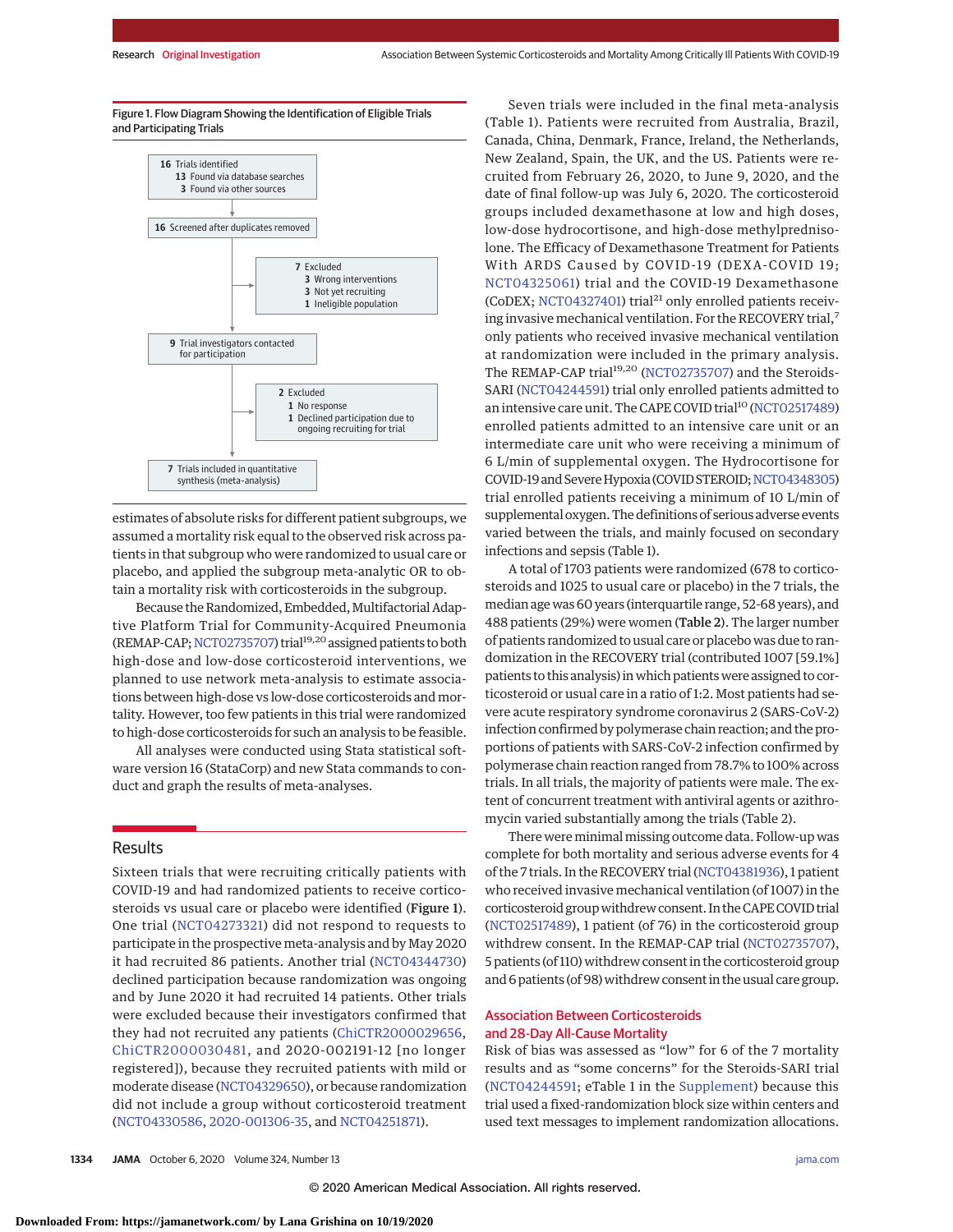|                                                                                |                            | No steroid |                                        | 62 (54-68)           | 5(22)               | 23 (100)                                          |                                      | 14(61)                    | 18(78)                    | 23 (100)                   | Not recorded | Not recorded              | Not recorded |                    | Not recorded | Not recorded              |                                                                                                                                                                                                                                                                                                                                                                                                                                                                                                                                                                    |
|--------------------------------------------------------------------------------|----------------------------|------------|----------------------------------------|----------------------|---------------------|---------------------------------------------------|--------------------------------------|---------------------------|---------------------------|----------------------------|--------------|---------------------------|--------------|--------------------|--------------|---------------------------|--------------------------------------------------------------------------------------------------------------------------------------------------------------------------------------------------------------------------------------------------------------------------------------------------------------------------------------------------------------------------------------------------------------------------------------------------------------------------------------------------------------------------------------------------------------------|
|                                                                                |                            |            | 23                                     |                      |                     |                                                   |                                      |                           |                           |                            |              |                           |              | $\circ$            |              |                           |                                                                                                                                                                                                                                                                                                                                                                                                                                                                                                                                                                    |
|                                                                                | Steroids-SARI <sup>b</sup> | Steroid    | 24                                     | $67(61 - 74)$        | 7(29)               | 24 (100)                                          |                                      | 13(54)                    | 14(58)                    | 24 (100)                   | Not recorded | Not recorded              | Not recorded | $\circ$            | Not recorded | Not recorded              |                                                                                                                                                                                                                                                                                                                                                                                                                                                                                                                                                                    |
|                                                                                |                            | No steroid | 92                                     | $62(50 - 72)$        | 25 (27.2)           | 75 (81.5)                                         |                                      | 49 (53.3)                 | 27 (29.3)                 | $\frac{4}{2}$              | $\circ$      | 2(2.2)                    | $\circ$      | 2(2.2)             | 6(6.5)       | $\circ$                   |                                                                                                                                                                                                                                                                                                                                                                                                                                                                                                                                                                    |
|                                                                                | REMAP-CAP <sup>a</sup>     | Steroid    | 105                                    | 59 (53-68)           | 30 (28.6)           | 80 (76.2)                                         |                                      | 68 (64.8)                 | 46 (43.8)                 | $\leq$                     | 1(1.0)       | $\circ$                   | $\circ$      | 5(4.8)             | 9(8.6)       | $\circ$                   |                                                                                                                                                                                                                                                                                                                                                                                                                                                                                                                                                                    |
|                                                                                |                            | No steroid | 14                                     | $62(55 - 71)$        | 4(28.6)             | 14 (100)                                          |                                      | 8(57.1)                   | 5(35.7)                   | $\leq$                     | 4(28.6)      | $\circ$                   | $\circ$      | $\circ$            | Not recorded | 2(14.3)                   | " Some of the trials did not provide information on individual antiviral drugs, which is indicated by "not recorded."<br>coronavirus 2; Steroids-SARI, Glucocorticoid Therapy for COVID-19 Critically III Patients With Severe Acute<br>The trials with NA is this row provided data on individual antiviral drugs in the rows below.                                                                                                                                                                                                                              |
|                                                                                | <b>COVID STEROID</b>       | Steroid    | 15                                     | 57 (52-75)           | 2(13.3)             | 15 (100)                                          |                                      | 7(46.7)                   | 5(33.3)                   | $\leq$                     | $\circ$      | $\circ$                   | $\circ$      | 1(6.7)             | Not recorded | $\circ$                   | <sup>a</sup> Missing substantial data on antiviral use.                                                                                                                                                                                                                                                                                                                                                                                                                                                                                                            |
|                                                                                |                            | No steroid | 73                                     | 66 (54-73)           | 23(31.5)            | 72 (98.6)                                         |                                      | 59 (80.8)                 | 13(17.8)                  | ≸                          | $\circ$      | 9(12.3)                   | $\circ$      | 32(43.8)           | 24 (32.9)    | $\circ$                   | <sup>b</sup> Missing data on PCR results.                                                                                                                                                                                                                                                                                                                                                                                                                                                                                                                          |
|                                                                                | CAPE COVID                 | Steroid    | 76                                     | $63(52 - 71)$        | 22 (28.9)           | 72 (94.7)                                         |                                      | 62(81.6)                  | 18(23.7)                  | ≸                          | 1(1.3)       | 8(10.5)                   | $\circ$      | 29 (38.2)          | 19(25.0)     | $\circ$                   | Respiratory Failure.                                                                                                                                                                                                                                                                                                                                                                                                                                                                                                                                               |
|                                                                                |                            | No steroid | 683                                    | 60 (52-68)           | 182 (26.6)          | 647 (94.7)                                        |                                      | 683 (100)                 | Not recorded Not recorded | ≸                          | $\circ$      | $\circ$                   | $\circ$      | $\circ$            | 81(11.9)     | $\circ$                   |                                                                                                                                                                                                                                                                                                                                                                                                                                                                                                                                                                    |
|                                                                                | RECOVERY                   | Steroid    | 324                                    | 59 (52-66)           | 91(28.1)            | 301 (92.9)                                        |                                      | 324 (100)                 |                           | ≸                          | 1(0.3)       | $\circ$                   | $\circ$      | $\circ$            | 59 (18.2)    | $\circ$                   | Hydrocortisone for COVID-19                                                                                                                                                                                                                                                                                                                                                                                                                                                                                                                                        |
|                                                                                |                            | No steroid | 128                                    | 64 (57-73)           | 44 (34.4)           | 122(95.3)                                         |                                      | 128 (100)                 | 88 (68.8)                 | ≸                          | $\circ$      | (0.8)                     | $\circ$      | 22 (17.2)          | 81(63.3)     |                           | of Corticosteroids in                                                                                                                                                                                                                                                                                                                                                                                                                                                                                                                                              |
|                                                                                | CODEX                      | Steroid    | 128                                    | $62(50 - 70)$        | 47 (36.7)           | 120(93.8)                                         |                                      | 128 (100)                 | 83 (65.4)                 | ≸                          | $\circ$      | $\circ$                   | $\circ$      | 30(23.4)           | 83 (64.8)    | Not recorded Not recorded |                                                                                                                                                                                                                                                                                                                                                                                                                                                                                                                                                                    |
|                                                                                |                            | No steroid | $\overline{12}$                        | $60(52 - 69)$        | 3(25)               | 12 (100)                                          |                                      | 12 (100)                  | 7(58.3)                   | 10(83)                     | Not recorded | Not recorded              | Not recorded | 12 (100)           | $\circ$      | $\circ$                   |                                                                                                                                                                                                                                                                                                                                                                                                                                                                                                                                                                    |
|                                                                                | DEXA-COVID 19              | Steroid    |                                        | $62(48-68)$          | 3(42.9)             | 7 (100)                                           |                                      | 7 (100)                   | 3(42.9)                   | 6(86)                      | Not recorded | Not recorded              | Not recorded | 7 (100)            | $\circ$      | $\circ$                   |                                                                                                                                                                                                                                                                                                                                                                                                                                                                                                                                                                    |
| Table 2. Characteristics of Patients Included in the Prospective Meta-analysis |                            |            | Patients randomized<br>by June 9, 2020 | Age, median (IQR), y | Female sex, No. (%) | SARS-CoV-2 infection,<br>PCR-confirmed<br>No. (%) | Treatments at randomization, No. (%) | Mechanical<br>ventilation | Vasoactive                | Any antiviral <sup>c</sup> | Remdesivir   | or ritonavir<br>Lopinavir | Favipravir   | Hydroxychloroquine | Azithromycin | Convalescent<br>plasma    | RECOVERY, Randomized Evaluation of COVID-19 Therapy; REMAP-CAP, Randomized, Embedded, Multifactorial<br>Adaptive Platform Trial for Community-Acquired Pneumonia: SARS-COV-2, severe acute respiratory syndrome<br>and Severe Hypoxia; DEXA-COVID 19, Efficacy of Dexamethasone Treatment for Patients With ARDS<br>Caused by COVID-19; IQR, interquartile range; NA, not applicable; PCR, polymerase chain reaction;<br>Abbreviations: CAPE COVID, Community-Acquired Pneumonia: Evaluation<br>Coronavirus Disease; CoDEX, COVID-19 Dexamethasone; COVID STEROID, |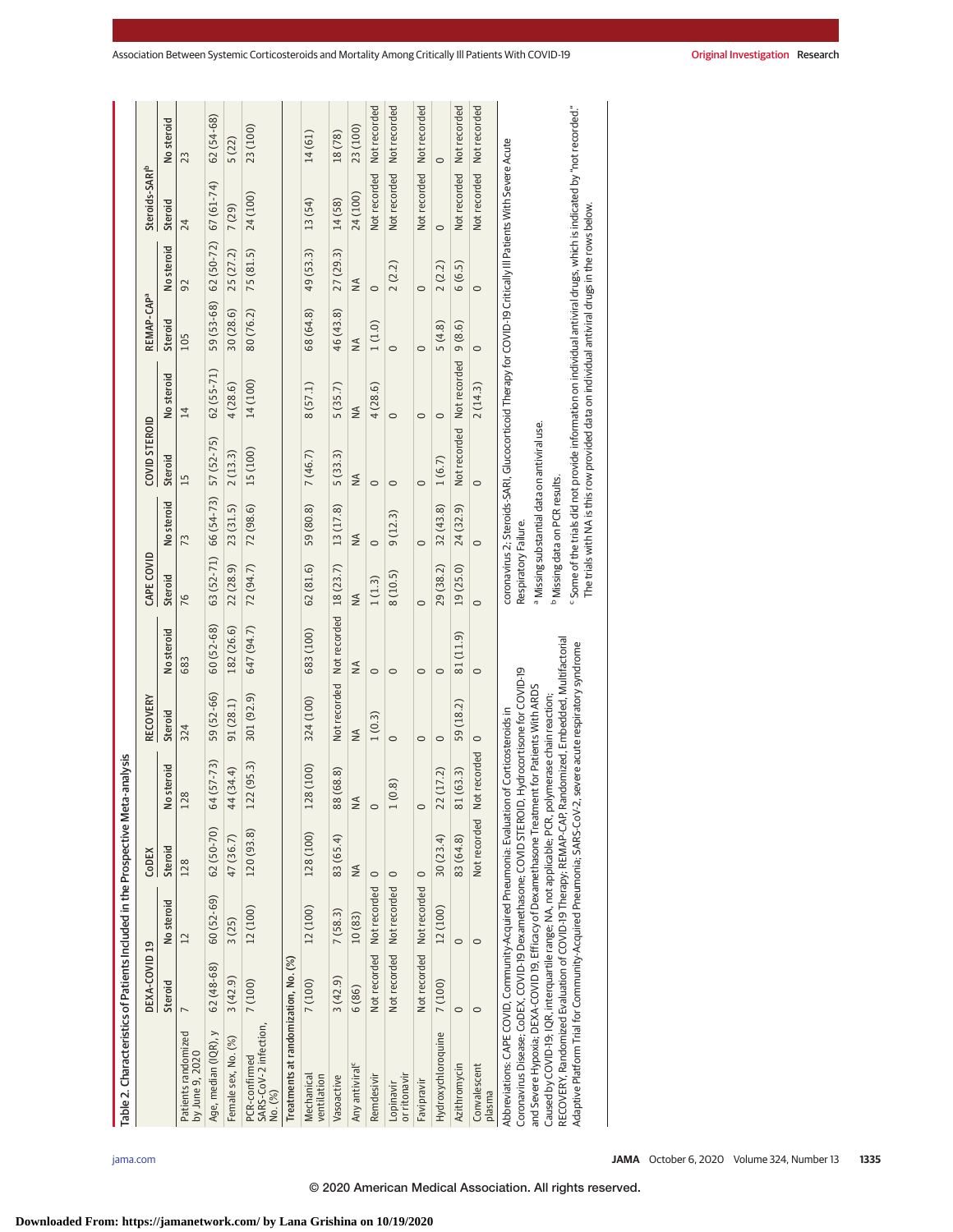#### Figure 2. Association Between Corticosteroids and 28-Day All-Cause Mortality in Each Trial, Overall, and According to Corticosteroid Drug

|                                          | ClinicalTrials.gov | Initial dose and                           | No. of patients | No. of deaths/total  | Odds ratio           | <b>Favors</b>       | Favors no | Weight,    |
|------------------------------------------|--------------------|--------------------------------------------|-----------------|----------------------|----------------------|---------------------|-----------|------------|
| Drug and trial                           | identifier         | administration                             |                 | Steroids No steroids | (95% CI)             | steroids            | steroids  | %          |
| Dexamethasone                            |                    |                                            |                 |                      |                      |                     |           |            |
| DEXA-COVID 19                            | NCT04325061        | High: 20 mg/d intravenously                | 2/7             | 2/12                 | $2.00(0.21 - 18.69)$ |                     |           | 0.92       |
| CoDEX                                    | NCT04327401        | High: 20 mg/d intravenously                | 69/128          | 76/128               | $0.80(0.49-1.31)$    |                     |           | 18.69      |
| <b>RECOVERY</b>                          | NCT04381936        | Low: 6 mg/d orally or intravenously        | 95/324          | 283/683              | $0.59(0.44-0.78)$    |                     |           | 57.00      |
| Subgroup fixed effect                    |                    |                                            |                 | 166/459 361/823      | $0.64(0.50-0.82)$    |                     |           | 76.60      |
| Hydrocortisone                           |                    |                                            |                 |                      |                      |                     |           |            |
| <b>CAPE COVID</b>                        | NCT02517489        | Low: 200 mg/d intravenously                | 11/75           | 20/73                | $0.46(0.20-1.04)$    |                     |           | 6.80       |
| <b>COVID STEROID</b>                     | NCT04348305        | Low: 200 mg/d intravenously                | 6/15            | 2/14                 | $4.00(0.65 - 24.66)$ |                     |           | 1.39<br>ÞШ |
| REMAP-CAP                                | NCT02735707        | Low: 50 mg every 6 h intravenously         | 26/105          | 29/92                | $0.71(0.38-1.33)$    |                     |           | 11.75      |
| Subgroup fixed effect                    |                    |                                            | 43/195          | 51/179               | $0.69(0.43-1.12)$    |                     |           | 19.94      |
| Methylprednisolone                       |                    |                                            |                 |                      |                      |                     |           |            |
| Steroids-SARI                            | NCT04244591        | High: 40 mg every 12 h intravenously 13/24 |                 | 13/23                | $0.91(0.29 - 2.87)$  |                     |           | 3.46       |
| Overall (fixed effect)                   |                    |                                            |                 | 222/678 425/1025     | $0.66(0.53 - 0.82)$  |                     |           | 100.0      |
| P = .31 for heterogeneity; $l^2$ = 15.6% |                    |                                            |                 |                      |                      |                     |           |            |
| Overall (random effects <sup>a</sup> )   |                    |                                            |                 | 222/678 425/1025     | $0.70(0.48-1.01)$    |                     |           |            |
|                                          |                    |                                            |                 |                      |                      | 0.2                 |           |            |
|                                          |                    |                                            |                 |                      |                      | Odds ratio (95% CI) |           |            |

The area of the data marker for each trial is proportional to its weight in the fixed-effect meta-analysis. The Randomized Evaluation of COVID-19 Therapy (RECOVERY) trial result is for patients who were receiving invasive mechanical ventilation at randomization. CAPE COVID indicates Community-Acquired Pneumonia: Evaluation of Corticosteroids in Coronavirus Disease; CoDEX, COVID-19 Dexamethasone; COVID STEROID, Hydrocortisone for COVID-19 and Severe Hypoxia; DEXA-COVID 19, Efficacy of Dexamethasone Treatment for Patients With ARDS Caused by COVID-19; REMAP-CAP, Randomized, Embedded, Multifactorial Adaptive Platform Trial for Community-Acquired

Pneumonia; Steroids-SARI, Glucocorticoid Therapy for COVID-19 Critically Ill Patients With Severe Acute Respiratory Failure.

<sup>a</sup> The random-effects analysis estimates both the average and variability of effects across studies. The 95% CI for the average effect (shown here) is wide because there is a small number of studies, some of which have very small sample size. The prespecified primary analysis was the fixed-effect analysis, which should be used to guide clinical interpretation of the results.

In the RECOVERY trial [\(NCT04381936\)](https://clinicaltrials.gov/ct2/show/NCT04381936?id=NCT04381936&draw=2&rank=1), approximately 16% of patients in the control group received dexamethasone. This was regarded as reflecting usual practice, $22$  and was not considered to introduce a risk of bias in the effect of assignment to the intervention. Furthermore, any such bias would be toward the null.

There were 222 deaths among 678 patients randomized to corticosteroids and 425 deaths among 1025 patients randomized to usual care or placebo. Based on a fixed-effect metaanalysis, the summary OR was 0.66 (95% CI, 0.53-0.82; *P* < .001) for all-causemortality comparing corticosteroids with usual care or placebo (Figure 2). This corresponds to an absolute mortality risk of 32% with corticosteroids compared with an assumed mortality risk of 40% with usual care or placebo. There was little inconsistency between the trial results  $(I^2 = 15.6\%; P = .31$  for heterogeneity), and the summary OR was 0.70 (95% CI, 0.48-1.01; *P* = .053) based on a random-effects meta-analysis.

In the analysis that excluded patients recruited to the RECOVERY trial, the OR was 0.77 (95% CI, 0.56-1.07) for allcause mortality comparing corticosteroids with usual care or placebo, which was consistent with the corresponding result based on patients in the RECOVERY trial who were receiving invasive mechanical ventilation at randomization (OR, 0.59 [95% CI, 0.44-0.78]). This latter OR was not adjusted for age and therefore differs from the age-adjusted rate ratio in the report of the RECOVERY trial.<sup>7</sup>

The overall inverse variance–weighted fixed-effect risk ratio was 0.80 (95% CI, 0.70-0.91) for all-cause mortality comparing corticosteroids with usual care or placebo. The GRADE assessment of the certainty of the evidence that corticosteroids reduce all-cause mortality in critically ill patients with COVID-19 was moderate due to minor concerns across (1) imprecision, (2) a small amount of heterogeneity, and (3) a small risk of reporting bias due to some trials not responding to the requests for data.

For all-cause mortality comparing corticosteroids vs usual care or placebo, the fixed-effect summary OR was 0.64 (95% CI, 0.50-0.82; *P* < .001) for trials of dexamethasone (3 trials, 1282 patients, and 527 deaths; corresponding absolute risk of 30% for dexamethasone vs an assumed risk of 40% for usual care or placebo) and the OR was 0.69 (95% CI, 0.43-1.12; *P* = .13) for trials of hydrocortisone (3 trials, 374 patients, and 94 deaths; corresponding absolute risk of 32% for hydrocortisone vs an assumed risk of 40% for usual care or placebo). Using metaregression to compare the associations for hydrocortisone and dexamethasone, the ratio of ORs was 1.06 (95% CI, 0.37-2.99). From the random-effects meta-analyses, the OR was 0.65 (95%) CI, 0.36-1.17) for dexamethasone and the OR was 0.87 (95% CI, 0.072-10.5) for hydrocortisone; the wide 95% CIs reflect the imprecisely estimated between-trial variance because each analysis included only 3 trials. Only 1 trial [\(NCT04244591\)](https://clinicaltrials.gov/ct2/show/NCT04244591?id=NCT04244591&draw=2&rank=1), which enrolled 47 patients of whom 26 died, evaluated methylprednisolone and the OR was 0.91 (95% CI, 0.29, 2.87;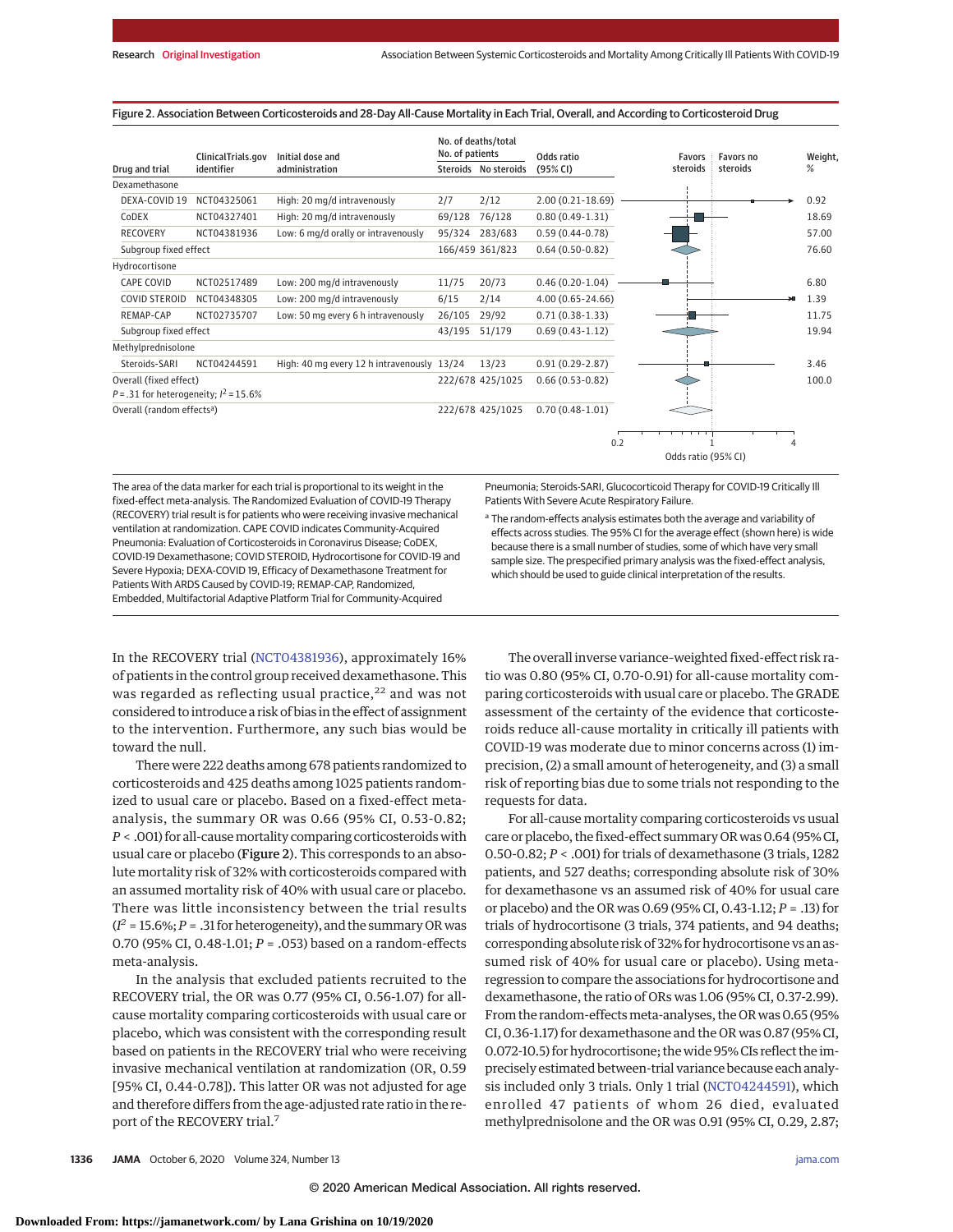|                                            | No. of deaths/total<br>No. of patients |             | Odds ratio          |     | Favors              | Favors no | Weight,        |
|--------------------------------------------|----------------------------------------|-------------|---------------------|-----|---------------------|-----------|----------------|
| Subgroup                                   | <b>Steroids</b>                        | No steroids | (95% CI)            |     | steroids            | steroids  | %              |
| Invasive mechanical ventilation (IMV)      |                                        |             |                     |     |                     |           |                |
| No $(I^2 = 0\%)$                           | 14/70                                  | 28/74       | $0.41(0.19 - 0.88)$ |     |                     |           | 2.7            |
| Yes $(l^2 = 44.1\%)$                       | 208/608                                | 397/951     | $0.69(0.55 - 0.86)$ |     |                     |           | 31.7           |
| Oxygen treatment without<br>IMV (RECOVERY) | 298/1279                               | 682/2604    | $0.86(0.73 - 1.00)$ |     |                     |           | 65.6           |
| Taking vasoactive medication               |                                        |             |                     |     |                     |           |                |
| No $(I^2 = 0\%)$                           | 51/184                                 | 68/184      | $0.55(0.34 - 0.88)$ |     |                     |           | 50.2           |
| Yes ( $I^2 = 0\%$ )                        | 76/169                                 | 74/158      | $1.05(0.65 - 1.69)$ |     |                     |           | 49.8           |
| Age, y                                     |                                        |             |                     |     |                     |           |                |
| ≤60 ( $I^2$ = 0%)                          | 72/338                                 | 141/483     | $0.67(0.48-0.94)$   |     |                     |           | 42.7           |
| $>60 (1^2 = 49.7\%)$                       | 150/339                                | 284/541     | $0.69(0.51-0.93)$   |     |                     |           | 57.3           |
| Sex                                        |                                        |             |                     |     |                     |           |                |
| Female ( $l^2$ = 0%)                       | 60/202                                 | 106/286     | $0.66(0.43 - 0.99)$ |     |                     |           | 27.4           |
| Male ( $l^2$ = 14.7%)                      | 162/476                                | 319/739     | $0.66(0.51-0.84)$   |     |                     |           | 72.6           |
| Symptomatic, d                             |                                        |             |                     |     |                     |           |                |
| $\leq$ 7 ( $I^2$ = 69.1%)                  | 51/130                                 | 99/211      | $0.63(0.39-1.04)$   |     |                     |           | 22.4           |
| $>7$ ( $l^2 = 0\%)$                        | 139/418                                | 293/693     | $0.64(0.49-0.83)$   |     |                     |           | 77.6           |
|                                            |                                        |             |                     | 0.2 |                     | 1         | $\overline{2}$ |
|                                            |                                        |             |                     |     | Odds ratio (95% CI) |           |                |

Figure 3. Association Between Corticosteroids and 28-Day All-Cause Mortality Within Subgroups Defined by Patient Characteristics at the Time of Randomization

> The area of the data markers is proportional to their weight in the meta-analysis. The estimated odds ratios were derived using fixed-effect meta-analyses across all trials for which data on the specified subgroup were available. The results for patients in the Randomized Evaluation of COVID-19 Therapy (RECOVERY) trial who required oxygen with or without noninvasive ventilation but were not receiving invasive mechanical ventilation at randomization is shown in a light blue box because these data were not otherwise included in this prospective meta-analysis.

*P* = .87) for the association between methylprednisolone and allcause mortality.

In trials that administered low doses of corticosteroids, the overall fixed-effect OR was 0.61 (95% CI, 0.48-0.78; *P* < .001) and the corresponding absolute risk was 29% for low-dose corticosteroids vs an assumed risk of 40% for usual care or placebo. In trials that administered high doses of corticosteroids, the fixed-effect OR was 0.83 (95% CI, 0.53-1.29; *P* = .46) and the corresponding absolute risk was 36% for high-dose corticosteroids vs an assumed risk of 40% for usual care or placebo. The ratio of ORs was 1.38 (95% CI, 0.69-2.79; *P* = .29). For trials that administered low-dose corticosteroids, the random-effects OR was 0.80 (95% CI, 0.063-10.32; *P* = .75). For trials that administered high-dose corticosteroids, the fixedeffect and random-effects estimates were identical ( $I^2$  = 0%).

We identified 1 additional trial, the Methylprednisolone in the Treatment of Patients With Signs of Severe Acute Respi-ratory Syndrome in Covid-19 (Metcovid; [NCT04343729\)](https://clinicaltrials.gov/ct2/show/NCT04343729?id=NCT04343729&draw=2&rank=1),<sup>23</sup> when it was published on August 12, 2020 (eTables 2 and 3 in the [Supplement\)](https://jamanetwork.com/journals/jama/fullarticle/10.1001/jama.2020.17023?utm_campaign=articlePDF%26utm_medium=articlePDFlink%26utm_source=articlePDF%26utm_content=jama.2020.17023); this trial had been registered after the searches of trial registries had been conducted. In this trial, 416 hospitalized patients with suspected SARS-CoV-2 infection were randomized to receive high-dose methylprednisolone or placebo. The risk of bias in the effect of assignment to intervention on 28-day mortality was assessed as "low" (eTable 4 in the [Supplement\)](https://jamanetwork.com/journals/jama/fullarticle/10.1001/jama.2020.17023?utm_campaign=articlePDF%26utm_medium=articlePDFlink%26utm_source=articlePDF%26utm_content=jama.2020.17023). In an additional meta-analysis that included patients (71 in the steroid group and 70 in the no steroid group) from the Metcovid trial who were receiving invasive mechanical ventilation at randomization (based on an intention-to-treat analysis), the fixed-effect OR was 0.66 (95% CI, 0.54-0.82; *P* < .001) for the association between corticosteroids and 28-day mortality (eFigure 6 in the [Supplement\)](https://jamanetwork.com/journals/jama/fullarticle/10.1001/jama.2020.17023?utm_campaign=articlePDF%26utm_medium=articlePDFlink%26utm_source=articlePDF%26utm_content=jama.2020.17023).

There was little inconsistency among the trials (randomeffects OR, 0.67 [95% CI, 0.51-0.87]; *P* = .009 and *I <sup>2</sup>* = 2.4%). For the association between methylprednisolone and 28-day mortality, the fixed-effect OR was 0.80 (95% CI, 0.40-1.63;  $P = .54$ ).

## Association Between Corticosteroids and 28-Day All-Cause Mortality Within Subgroups

The estimated associations between corticosteroids vs usual care or placebo and mortality in the subgroups defined by patient characteristics at randomization appear in Figure 3. Among critically ill patients, many more were receiving invasive mechanical ventilation at randomization (1459 patients and 604 deaths) than were not (144 patients and 42 deaths). The overall fixed-effect ORwas 0.69 (95% CI, 0.55-0.86) among patients who were receiving invasive mechanical ventilation at randomization (corresponding to an absolute risk of 30% for corticosteroids vs 38% for usual care or placebo) and the OR was 0.41 (95% CI, 0.19-0.88) among patients who were not receiving invasive mechanical ventilation at randomization (corresponding to an absolute risk of 23% for corticosteroids vs 42% for usual care or placebo). For comparison, the OR was 0.86 (95% CI, 0.73-1.00) among 3883 patients in the RECOVERY trial who required oxygen with or without noninvasive ventilation but were not receiving invasive mechanical ventilation at randomization.7

Among the 4 trials that recruited critically ill patients who were and were not receiving invasive mechanical ventilation at randomization, the association between corticosteroids and lower mortality was less marked in patients receiving invasive mechanical ventilation (ratio of ORs, 4.34 [95% CI, 1.46- 12.91]; *P* = .008 based on within-trial estimates combined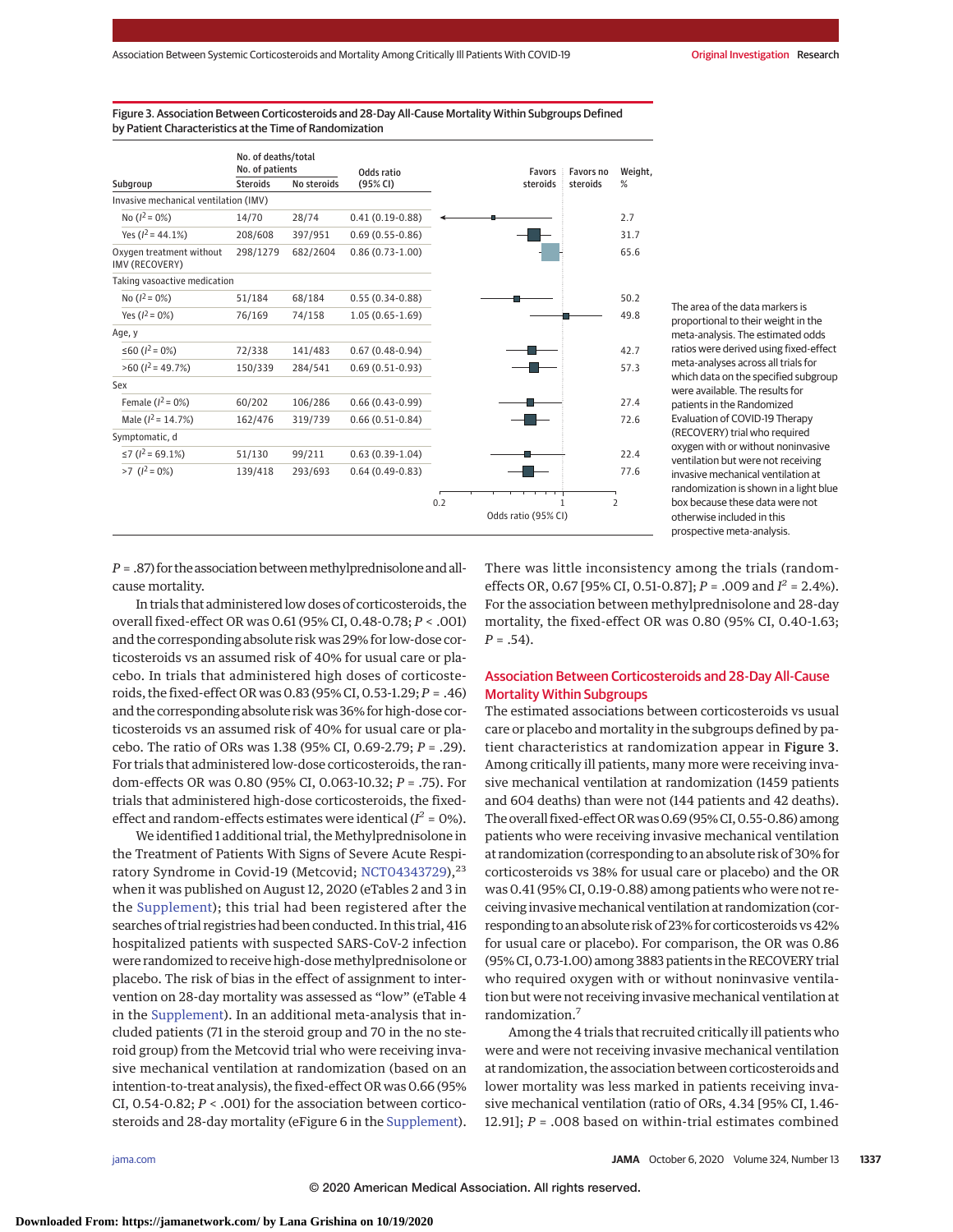| Figure 4. Association Between Corticosteroids and Serious Adverse Events in Each Trial |  |
|----------------------------------------------------------------------------------------|--|
|----------------------------------------------------------------------------------------|--|

|                      | ClinicalTrials.gov | Initial dose and                     | No. of events/total<br>No. of patients |             | Odds ratio         |                      | <b>Favors</b>       | Favors no |
|----------------------|--------------------|--------------------------------------|----------------------------------------|-------------|--------------------|----------------------|---------------------|-----------|
| Drug and trial       | identifier         | administration                       | <b>Steroids</b>                        | No steroids | (95% CI)           |                      | steroids            | steroids  |
| Dexamethasone        |                    |                                      |                                        |             |                    |                      |                     |           |
| DEXA-COVID 19        | NCT04325061        | High: 20 mg/d intravenously          | 3/7                                    | 11/12       | $0.07(0.01-0.86)$  | $\leftarrow$         |                     |           |
| CoDEX                | NCT04327401        | High: 20 mg/d intravenously          | 7/128                                  | 15/128      | $0.44(0.17-1.11)$  |                      |                     |           |
| Hydrocortisone       |                    |                                      |                                        |             |                    |                      |                     |           |
| <b>CAPE COVID</b>    | NCT02517489        | Low: 200 mg/d intravenously          | 28/75                                  | 30/73       | $0.85(0.44-1.65)$  |                      |                     |           |
| <b>COVID STEROID</b> | NCT04348305        | Low: 200 mg/d intravenously          | 1/15                                   | 0/14        | 3.00 (0.11-79.91)  |                      |                     |           |
| REMAP-CAP            | NCT02735707        | Low: 50 mg every 6 h intravenously   | 2/105                                  | 1/92        | $1.77(0.16-19.81)$ |                      |                     |           |
| Methylprednisolone   |                    |                                      |                                        |             |                    |                      |                     |           |
| Steroids-SARI        | NCT04244591        | High: 40 mg every 12 h intravenously | 23/24                                  | 23/23       | $0.33(0.01-8.61)$  |                      |                     |           |
|                      |                    |                                      |                                        |             |                    | $\Box$<br>$0.05$ 0.1 | Odds ratio (95% CI) | 8         |

The area of the data markers is proportional to the inverse of the variance of the estimated odds ratio. CAPE COVID indicates Community-Acquired Pneumonia: Evaluation of Corticosteroids in Coronavirus Disease; CoDEX, COVID-19 Dexamethasone; COVID STEROID, Hydrocortisone for COVID-19 and Severe Hypoxia; DEXA-COVID 19, Efficacy of Dexamethasone Treatment for Patients

With ARDS Caused by COVID-19; REMAP-CAP, Randomized, Embedded, Multifactorial Adaptive Platform Trial for Community-Acquired Pneumonia; Steroids-SARI, Glucocorticoid Therapy for COVID-19 Critically Ill Patients With Severe Acute Respiratory Failure. The Steroids-SARI trial recorded adverse events but did not categorize them as serious or nonserious.

across trials; eFigure 1 in the [Supplement\)](https://jamanetwork.com/journals/jama/fullarticle/10.1001/jama.2020.17023?utm_campaign=articlePDF%26utm_medium=articlePDFlink%26utm_source=articlePDF%26utm_content=jama.2020.17023); however, only 401 patients (120 deaths) contributed to this comparison.

Among 695 patients from 6 trials for whom data were available, 327 (47.0%) were receiving vasoactive agents for blood pressure support at randomization. For the association between corticosteroids and mortality, the OR was 1.05 (95% CI, 0.65-1.69) among patients who were receiving vasoactive agents at randomization (an absolute risk of 48% for corticosteroids vs 47% for usual care or placebo) and the OR was 0.55 (95% CI, 0.34-0.88) among patients who were not receiving vasoactive agents at randomization (an absolute risk of 24% for corticosteroids vs 37% for usual care or placebo). The ratio of ORs was 1.90 (95% CI, 0.97-3.73, *P* = .06; eFigure 2 in the [Supplement\)](https://jamanetwork.com/journals/jama/fullarticle/10.1001/jama.2020.17023?utm_campaign=articlePDF%26utm_medium=articlePDFlink%26utm_source=articlePDF%26utm_content=jama.2020.17023).

All trials contributed data according to age group and sex. For the association between corticosteroids and mortality, the OR was 0.69 (95% CI, 0.51-0.93) among 880 patients older than 60 years, the OR was 0.67 (95% CI, 0.48-0.94) among 821 patients aged 60 years or younger (ratio of ORs, 1.02 [95% CI, 0.63-1.65], *P* = .94; eFigure 3 in the [Supple](https://jamanetwork.com/journals/jama/fullarticle/10.1001/jama.2020.17023?utm_campaign=articlePDF%26utm_medium=articlePDFlink%26utm_source=articlePDF%26utm_content=jama.2020.17023)[ment\)](https://jamanetwork.com/journals/jama/fullarticle/10.1001/jama.2020.17023?utm_campaign=articlePDF%26utm_medium=articlePDFlink%26utm_source=articlePDF%26utm_content=jama.2020.17023), the OR was 0.66 (95% CI, 0.51-0.84) among 1215 men, and the OR was 0.66 (95% CI, 0.43-0.99) among 488 women (ratio of ORs, 1.07 [95% CI, 0.58-1.98], *P* = .84; eFigure 4 in the [Supplement\)](https://jamanetwork.com/journals/jama/fullarticle/10.1001/jama.2020.17023?utm_campaign=articlePDF%26utm_medium=articlePDFlink%26utm_source=articlePDF%26utm_content=jama.2020.17023). For the association between corticosteroids and mortality based on data from 4 trials, the OR was 0.64 (95% CI, 0.49-0.83) among 1111 patients who were symptomatic for more than 7 days prior to randomization and the OR was 0.63 (95% CI, 0.39-1.04) among 341 patients who were symptomatic for 7 days or less prior to randomization (ratio of ORs, 1.07 [95% CI, 0.40-2.81], *P* = .90; eFigure 5 in the [Supplement\)](https://jamanetwork.com/journals/jama/fullarticle/10.1001/jama.2020.17023?utm_campaign=articlePDF%26utm_medium=articlePDFlink%26utm_source=articlePDF%26utm_content=jama.2020.17023).

### Serious Adverse Events

The RECOVERY trial did not record serious adverse events. The Steroids-SARI trial [\(NCT04244591\)](https://clinicaltrials.gov/ct2/show/NCT04244591?id=NCT04244591&draw=2&rank=1) recorded adverse events but did not categorize them as serious or nonserious

adverse events. Risk of bias was assessed as "low" in 2 of the 6 available trial results for serious adverse events (eTable 1 in the [Supplement\)](https://jamanetwork.com/journals/jama/fullarticle/10.1001/jama.2020.17023?utm_campaign=articlePDF%26utm_medium=articlePDFlink%26utm_source=articlePDF%26utm_content=jama.2020.17023). In these trials, the study personnel were blinded to the intervention group. The other 4 trials had unblinded outcome assessment, and the risk of bias was assessed as "some concerns" based on subjectivity implying that classification of serious adverse events could differ between intervention groups.

The associations between corticosteroids vs usual care or placebo and serious adverse events in each trial appear in Figure 4. Among the 6 trials that reported serious adverse events, 64 events occurred among 354 patients randomized to corticosteroids and 80 events occurred among 342 patients randomized to usual care or placebo. Adverse events varied across trials but there was no suggestion that the risk of serious adverse events was higher in patients assigned to corticosteroids except for the 2 smallest trials, in which the total number of serious adverse events was 1 and 3.

# Discussion

In this prospectivemeta-analysis of 7 randomized clinical trials that included 1703 critically ill patients with COVID-19 recruited from countries on 5 continents, administration of corticosteroids was associated with lower all-cause mortality at 28 days after randomization. There was no suggestion of an increased risk of serious of adverse events. The ORs for the association between corticosteroids and mortality were similar for dexamethasone and hydrocortisone. The comparison of the association between low-dose corticosteroids and mortality and the association between high-dose corticosteroids and mortality was imprecisely estimated.

Corticosteroids were associated with lower mortality among critically ill patients who were and were not receiving invasive mechanical ventilation at randomization, as well as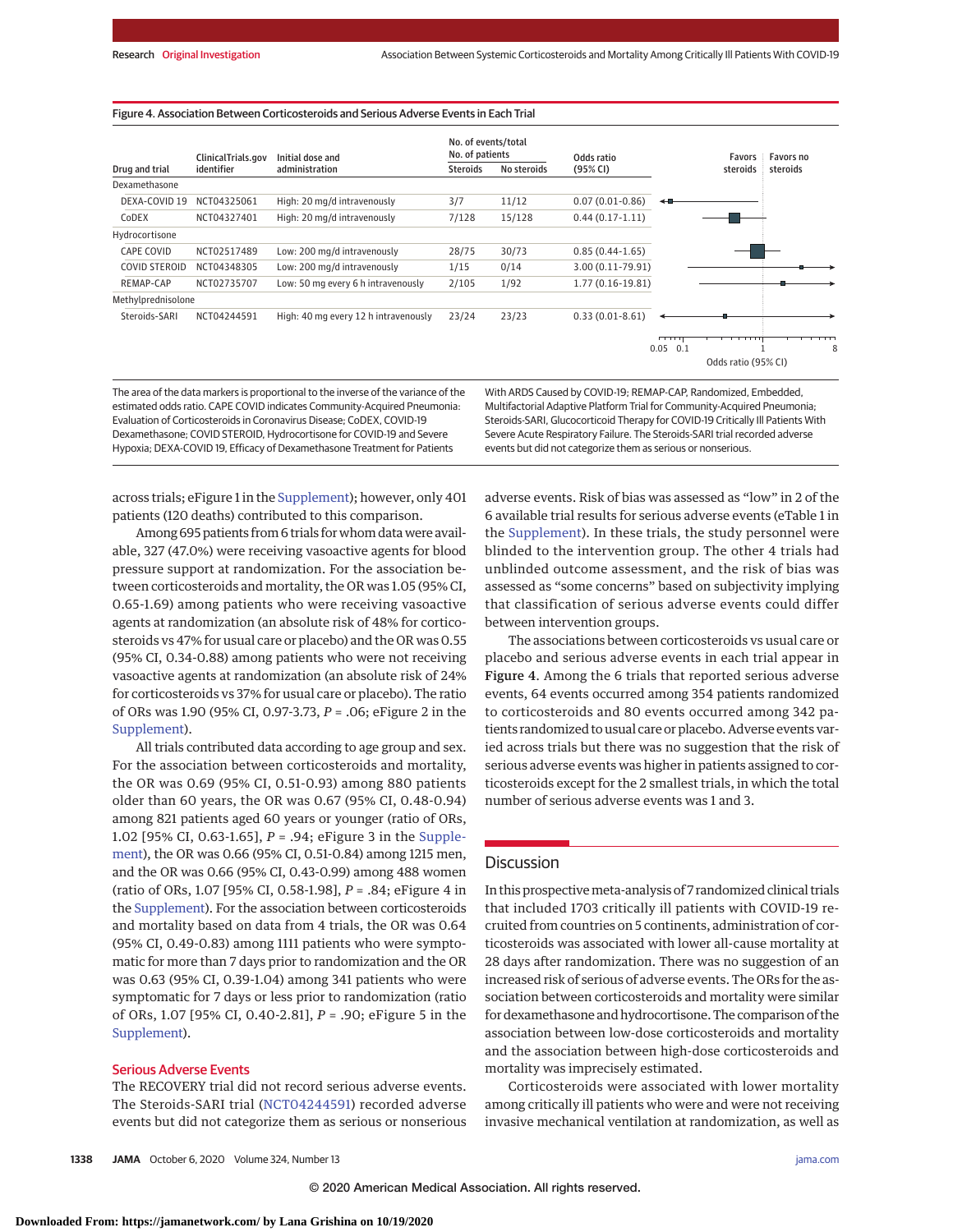in patients from the RECOVERY trial who required oxygen with or without noninvasive ventilation but were not receiving invasive mechanical ventilation at randomization. These results were consistent with the subgroup analysis suggesting that the association between corticosteroids and lower mortality was stronger in patients who were not receiving vasoactive medication at randomization than in those who were receiving vasoactive medication at randomization. The ORs for the association between corticosteroids and mortality appeared similar for older and younger individuals, men and women, and for longer and shorter durations of symptoms before randomization.

This analysis was expedited because of the release of results from the RECOVERY trial, which found that the absolute risk of death was reduced by 12.1% among those assigned to low-dose dexamethasone who were receiving invasive mechanical ventilation at randomization. Most ongoing trials of corticosteroids in critically ill patients with COVID-19 suspended enrollment after these results became publicly available because equipoise for withholding corticosteroids was no longer present. These trial results from diverse clinical and geographic settings suggest that in the absence of compelling contraindications, a corticosteroid regimen should be a component of standard care for critically ill patients with COVID-19.

The optimal dose and duration of treatment could not be assessed in this analysis, but there was no evidence suggesting that a higher dose of corticosteroids was associated with greater benefit than a lower dose of corticosteroids. Inclusion of data from the Metcovid trial did not materially change the results other than reducing the inconsistency among the trials. Data from the Metcovid trial were not included in the primary meta-analysis because this trial was registered after the searches of the trial registries were conducted.

All subgroup analyses other than that comparing longer with shorter duration of symptoms at randomization were prespecified. Although the benefit associated with corticosteroids appeared greater in critically ill patients who were not receiving invasive mechanical ventilation at randomization, this comparison was based on only 4 trials and 144 patients who were not receiving invasive mechanical ventilation at randomization, of whom 42 died. Corticosteroids were associated with lower mortality in critically ill patients who were and were not receiving invasive mechanical ventilation at randomization, as well as in patients in the RECOVERY trial who required oxygen with or without noninvasive ventilation but were not receiving invasive mechanical ventilation at randomization.<sup>7</sup> It was not possible to classify this latter group according to whether they were critically ill at the time of randomization. These patients represented a spectrum of illness from patients receiving supplemental oxygen by nasal prongs to those receiving noninvasive ventilatory support in the form of high-flow oxygen or positive pressure by mask. Nonetheless, the substantial risk of death in these patients (682/2604 [26.1%] in the control group) is consistent with mortality in critically ill patients with COVID-19.<sup>24,25</sup>

The findings from this prospective meta-analysis provide evidence that treatment with corticosteroids is associated with reduced mortality for critically ill patients with COVID-19. The findings contrast with outcomes reported for the administration of corticosteroids among patients with influenza, for whom mortality and hospital-acquired infections may be increased by the administration of corticosteroids.<sup>26</sup> In the current study, potential corticosteroid–induced complications could not be analyzed reliably because of limitations of the available data (serious adverse events were reported by only 6 of the 7 trials, and their definitions and methods of assessment varied among trials). However, serious adverse events were generally less likely in patients randomized to corticosteroids than to usual care or placebo.

This prospective meta-analysis was based on a relatively large number of critically ill patients with COVID-19 from geographically diverse sites who were randomized to receive corticosteroids or to receive usual care or placebo. The protocol and analysis plan, including specification of subgroup analyses, was registered and made publicly available on the PROSPERO database prior to data analysis or receipt of outcome data. The protocol also has been published along with a structured abstract.<sup>8</sup> Provision of pooled data in prespecified subgroups facilitated rapid analysis and dissemination because a need for multiple data-sharing agreements was avoided. As is standard in meta-analyses, patients were compared only with other patients randomized in the same trial. Therefore, observed associations support a causal relationship between the administration of corticosteroids, compared with usual care or placebo, and reduced mortality.

#### Limitations

This study has several limitations. First, the prospective nature of this meta-analysis implies that there is little risk of selective reporting or of publication bias, $6$  but it is possible that lack of participation by some investigators of ongoing trials was based on their knowledge of their trial results. Nonetheless, the number of patients randomized in eligible trials who did not participate is likely to be smaller than the number of patients included in this meta-analysis.

Second, all but 1 of the included trials was assessed as "low risk" of bias for the effect of assignment to the intervention. The trial for which the risk of bias was assessed as "some concerns" (Steroids-SARI; [NCT04244591\)](https://clinicaltrials.gov/ct2/show/NCT04244591?id=NCT04244591&draw=2&rank=1) was relatively small (47 patients and 26 deaths) and contributed only 3.5% of theweight in the primary meta-analysis. It was the only trial that assessed the effect of methylprednisolone.

Third, there were only limited missing outcome data, but inmany trials, follow-up was censored when participants were discharged from the hospital. We are aware of no reason that the effect of corticosteroids on postdischarge 28-day mortality would differ from that on predischarge mortality, but it will be important to report on longer-termmortality, including postdischarge mortality, in future analyses.

Fourth, the definitions and reporting of serious adverse eventswerenot consistent across the trials and therefore ametaanalysis for this secondary end point was not conducted.

Fifth, the trials only recruited adults, and the effect of corticosteroids on children remains unclear. Similarly, the trials were mainly conducted in high-income settings.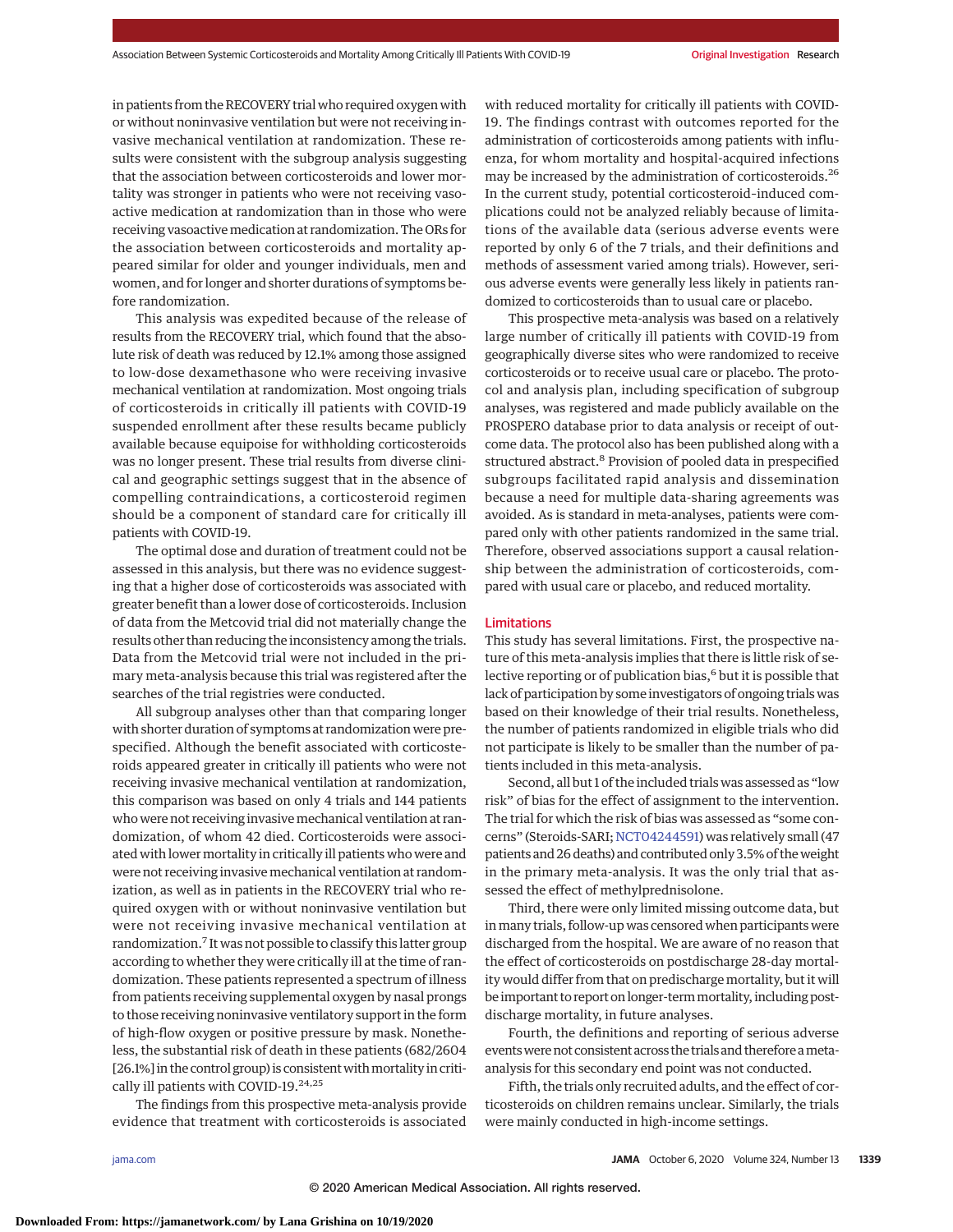Sixth, 1 trial reported mortality at 21 days and 1 trial reported mortality at 30 days after randomization, potentially leading to inconsistency between trial results.

## Seventh, the RECOVERY trial contributed 57% of the weight in the primary meta-analysis of 28-day all-cause mortality, although there was little inconsistency between the effects of corticosteroids on 28-daymortality estimated by the different trials.

#### ARTICLE INFORMATION

**Accepted for Publication:** August 21, 2020. **Published Online:** September 2, 2020. doi[:10.1001/jama.2020.17023](https://jamanetwork.com/journals/jama/fullarticle/10.1001/jama.2020.17023?utm_campaign=articlePDF%26utm_medium=articlePDFlink%26utm_source=articlePDF%26utm_content=jama.2020.17023)

**The WHO Rapid Evidence Appraisal for COVID-19 Therapies (REACT) Working Group Authors and Members of the Writing Committee:** Jonathan A. C. Sterne, MA, MSc, PhD; Srinivas Murthy, MD, MSc; Janet V. Diaz, MD; Arthur S. Slutsky, CM, MD; Jesús Villar, MD, PhD; Derek C. Angus, MD, MPH; Djillali Annane, MD, PhD; Luciano Cesar Pontes Azevedo, MD, PhD; Otavio Berwanger, MD, PhD; Alexandre B. Cavalcanti, MD, PhD; Pierre-Francois Dequin, MD, PhD; Bin Du, MD; Jonathan Emberson, PhD; David Fisher, MSc; Bruno Giraudeau, PhD; Anthony C. Gordon, MBBS, MD; Anders Granholm, MD; Cameron Green, MSc; Richard Haynes, DM; Nicholas Heming, MD, PhD; Julian P. T. Higgins, BA, PhD; Peter Horby, PhD; Peter Jüni, MD; Martin J. Landray, PhD; Amelie Le Gouge, MSc; Marie Leclerc, MSc; Wei Shen Lim, BMedSci, BMBS, DM; Flávia R. Machado, MD, PhD; Colin McArthur, MBChB; Ferhat Meziani, MD, PhD; Morten Hylander Møller, MD, PhD; Anders Perner, MD, PhD; Marie Warrer Petersen, MD; Jelena Savović, BPharm, MSc, PhD; Bruno Tomazini, MD; Viviane C. Veiga, MD, PhD; Steve Webb, MBBS, MPH, PhD; John C. Marshall, MD.

## **Affiliations of The WHO Rapid Evidence Appraisal for COVID-19 Therapies (REACT) Working Group Authors and Members of the**

**Writing Committee:** Population Health Sciences, Bristol Medical School, University of Bristol, Bristol, England (Sterne, Higgins, Savović); NIHR Bristol Biomedical Research Centre, Bristol, England (Sterne, Higgins); Department of Pediatrics, University of British Columbia, Vancouver, Canada (Murthy); Clinical Unit, Health Emergencies Programme, World Health Organization, Geneva, Switzerland (Diaz); Applied Health Research Centre, Li Ka Shing Knowledge Institute of St Michael's Hospital, Department of Medicine, University of Toronto, Toronto, Ontario, Canada (Slutsky, Jüni); Research Unit, Hospital Universitario Dr Negrín, Las Palmas de Gran Canaria, Spain (Villar); CIBER de Enfermedades Respiratorias, Instituto de Salud Carlos III, Madrid, Spain (Villar); Department of Critical Care Medicine, University of Pittsburgh School of Medicine, Pittsburgh, Pennsylvania (Angus); Department of Intensive Care, Raymond Poincaré Hospital (APHP), School of Medicine Simone Veil, University Paris Saclay-UVSQ, Paris, France (Annane, Heming); Hospital Sírio-Libanês, São Paulo, Brazil (Azevedo, Tomazini); Emergency Medicine Department, University of São Paulo School of Medicine, São Paulo, Brazil (Azevedo); Academic Research Organization, Hospital Israelita Albert Einstein, São Paulo, Brazil (Berwanger); HCor Research Insitute, São Paulo, Brazil (Cavalcanti); Médecine Intensive-Réanimation, INSERM CIC1415, CHRU de

Tours, Tours, France (Dequin); CRICS-TriGGERSep Network, Centre d'Etude des Pathologies Respiratoires, Université de Tours, Tours, France (Dequin); Peking Union Medical College Hospital, Beijing, China (Du); Nuffield Department of Population Health, University of Oxford, Oxford, England (Emberson, Haynes, Landray); MRC Population Health Research Unit, University of Oxford, Oxford, England (Emberson, Haynes, Landray); MRC Clinical Trials Unit at UCL, Institute of Clinical Trials and Methodology, Faculty of Population Health Sciences, University College London, London, England (Fisher); CIC INSERM 1415-CHRU de Tours, Tours, France (Giraudeau, Le Gouge, Leclerc); Division of Anaesthetics, Pain Medicine and Intensive Care, Imperial College London, London, England (Gordon); Department of Intensive Care, Rigshospitalet, University of Copenhagen, Copenhagen, Denmark (Granholm, Møller, Perner, Petersen); Australian and New Zealand Intensive Care Research Centre, School of Epidemiology and Preventive Medicine, Monash University, Melbourne, Australia (Green, McArthur, Webb); NIHR Applied Research Collaboration West, University Hospitals Bristol and Weston NHS Foundation Trust, Bristol, England (Higgins, Savović); Nuffield Department of Medicine, University of Oxford, Oxford, England (Horby); NIHR Oxford Biomedical Research Centre, Oxford University Hospitals NHS Foundation Trust, Oxford, England (Landray); Respiratory Medicine Department, Nottingham University Hospitals NHS Trust, Nottingham, England (Lim); Anesthesiology, Pain, and Intensive Care Department, Federal University of São Paulo, São Paulo, Brazil (Machado); Department of Critical Care Medicine, Auckland City Hospital, Auckland, New Zealand (McArthur); Hôpitaux Universitaires de Strasbourg, Service de Médecine Intensive Réanimation, Nouvel Hôpital Civil, Strasbourg, France (Meziani); INSERM UMR 1260, Regenerative Nanomedicine, FMTS, Strasbourg, France (Meziani); Department of Surgery, School of Medicine, University of São Paulo, São Paulo, Brazil (Tomazini); BP-A Beneficência Portuguesa de São Paulo, São Paulo, Brazil (Veiga); St John of God Healthcare, Subiaco, Australia (Webb); Li Ka Shing Knowledge Institute, St Michael's Hospital, University of Toronto, Toronto, Ontario, Canada (Marshall).

**Author Contributions:** Dr Sterne had full access to all of the data in the study and takes responsibility for the integrity of the data and the accuracy of the data analysis.

Concept and design: Sterne, Murthy, Diaz, Slutsky, Villar, Angus, Annane, Du, Gordon, Higgins, Jüni, Le Gouge, Leclerc, Machado, Møller, Perner, Tomazini, Veiga, Marshall.

Acquisition, analysis, or interpretation of data: All authors.

Drafting of the manuscript: Sterne, Murthy, Diaz, Villar, Angus, Fisher, Higgins, Machado, Møller, Veiga, Marshall.

In this prospective meta-analysis of clinical trials of critically ill patients with COVID-19, administration of systemic corticosteroids, compared with usual care or placebo, was associated with lower 28-day all-cause mortality.

> Critical revision of the manuscript for important intellectual content: Sterne, Murthy, Diaz, Slutsky, Villar, Angus, Annane, Azevedo, Berwanger, Du, Cavalcanti, Dequin, Emberson, Giraudeau, Gordon, Granholm, Green, Haynes, Heming, Higgins, Horby, Jüni, Landray, Le Gouge, Leclerc, Lim, Machado, McArthur, Meziani, Møller, Perner, Petersen, Savovic, Tomazini, Veiga, Webb, Marshall. Statistical analysis: Sterne, Murthy, Angus, Du, Emberson, Fisher, Higgins, Jüni, Møller, Perner. Obtained funding: Gordon, McArthur, Perner, Webb.

Administrative, technical, or material support: Sterne, Murthy, Diaz, Slutsky, Villar, Angus, Du, Gordon, McArthur, Perner, Tomazini, Veiga, Webb, Marshall.

Supervision: Sterne, Murthy, Diaz, Villar, Angus, Azevedo, Machado, Meziani, Veiga, Marshall.

**Conflict of Interest Disclosures:** Dr Sterne reported receiving grants from the UK National Institute for Health Research (NIHR). Dr Murthy reported receiving grants from the Canadian Institutes of Health Research. Dr Slutsky reported being a co-primary investigator of one of the trials that is included in the meta-analysis. Dr Angus reported receiving personal fees from Ferring Pharmaceuticals Inc, Bristol-Myers Squibb, Bayer AG, and Alung Technologies Inc; and having patents pending for Selepressin (compounds, compositions, and methods for treating sepsis) and for proteomic biomarkers of sepsis in elderly patients. Dr Annane reported receiving grants from the French Ministry of Health; and being on the steering committees for 2 of the trials (CAPE COVID and REMAP-CAP) included in this meta-analysis. Dr Azevedo reported receiving grants from Ache Pharma; and receiving personal fees from Pfizer and Halex-Istar. Dr Berwanger reported receiving grants from AstraZeneca, Servier, Novartis, Bayer, Boehringer-Ingelheim, and Amgen. Dr Cavalcanti reported receiving grants from Bayer, Bactiguard, Johnson & Johnson do Brasil, Hemaclear, Hillrom, and Pfizer. Dr Dequin reported receiving grants from the French Ministry of Health, Abionic, Atox Bio, Sphingotec Gmbh, Adrenomed, Medspace, Aridis, Merck, Combioxin, GlaxoSmithKline, Medimmune, Genentech, Revimmune, Faron, Kenta, and Tigenix. Dr Du reported receiving grants from Peking Union Medical College, the Chinese Academy of Medical Sciences, and the Chinese Ministry of Science and Technology. Dr Emberson reported receiving grants from Boehringer Ingelheim. Dr Gordon reported receiving grants from the NIHR; receiving a research professorship from the NIHR; receiving nonfinancial support from the NIHR Clinical Research Network and the NIHR Imperial Biomedical Research Centre; receiving personal fees from GlaxoSmithKline and Bristol-Myers Squibb; and being the UK chief investigator and a member of the international trial steering committee for the REMAP-CAP trial. Dr Granholm reported receiving grants from the